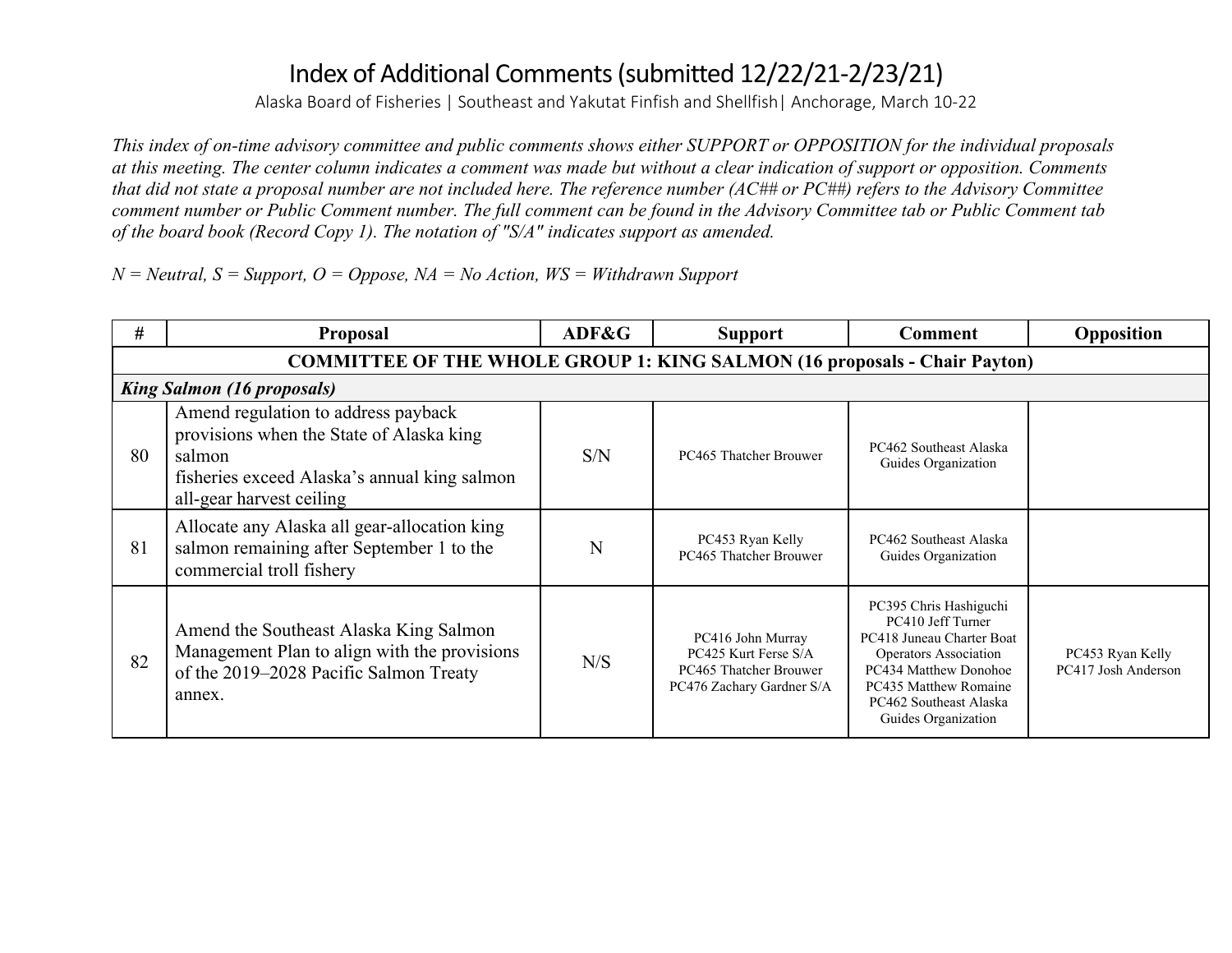| #  | Proposal                                                                                                                                                                                                                                              | ADF&G | <b>Support</b>                                     | <b>Comment</b>                                                                              | Opposition                                                                                                                                                                                                                                                                                                                                                                                                                                                                                 |
|----|-------------------------------------------------------------------------------------------------------------------------------------------------------------------------------------------------------------------------------------------------------|-------|----------------------------------------------------|---------------------------------------------------------------------------------------------|--------------------------------------------------------------------------------------------------------------------------------------------------------------------------------------------------------------------------------------------------------------------------------------------------------------------------------------------------------------------------------------------------------------------------------------------------------------------------------------------|
| 83 | Amend the Southeast Alaska King Salmon<br>Management Plan to manage for an average<br>sport harvest of 20% of the sport/troll<br>allocation with commensurate regulations<br>addressing<br>sport fishery overages in the commercial troll<br>fishery. | N     | PC418 Juneau Charter Boat<br>Operators Association | PC410 Jeff Turner<br>PC434 Matthew Donohoe<br>PC462 Southeast Alaska<br>Guides Organization | PC384 Andrew Terhaar<br>PC388 Cale LaDuke<br>PC390 Carolyn Nichols<br>PC397 Debra Page<br>PC402 Evan Jonjak<br>PC403 Gail Sterling<br>PC412 Jim Wild<br>PC414 Joel Kawahara<br>PC416 John Murray<br>PC417 Josh Anderson<br>PC421 Ken Wilkinson<br>PC430 Mark Severson<br>PC432 Martin Remund<br>PC449 Robert Bell<br><b>PC451 Robert Jurries</b><br>PC454 Ryan Nichols<br>PC465 Thatcher Brouwer<br>PC467 Thomas Emerson<br>PC468 Tom Botts<br>PC474 Wendy Alderson<br>PC477 Zachary Olson |
| 84 | Amend the Southeast Alaska King Salmon<br>Management Plan to ensure no closure of the<br>resident king salmon fishery due to allocation<br>concerns.                                                                                                  | N     | PC465 Thatcher Brouwer                             | PC410 Jeff Turner<br>PC462 Southeast Alaska<br>Guides Organization                          | PC418 Juneau Charter Boat<br>Operators Association                                                                                                                                                                                                                                                                                                                                                                                                                                         |
| 85 | Amend the Southeast Alaska King Salmon<br>Management Plan to manage for a resident<br>priority by implementing closed periods and<br>reducing bag limits for nonresidents.                                                                            | N     | PC465 Thatcher Brouwer                             | PC462 Southeast Alaska<br>Guides Organization                                               | PC418 Juneau Charter Boat<br>Operators Association                                                                                                                                                                                                                                                                                                                                                                                                                                         |
| 86 | Amend the Southeast Alaska King Salmon<br>Management Plan to manage for a resident<br>priority by implementing closed periods and<br>reducing bag limits for nonresidents.                                                                            | N     | PC465 Thatcher Brouwer                             | PC462 Southeast Alaska<br>Guides Organization<br>PC410 Jeff Turner                          | PC418 Juneau Charter Boat<br>Operators Association                                                                                                                                                                                                                                                                                                                                                                                                                                         |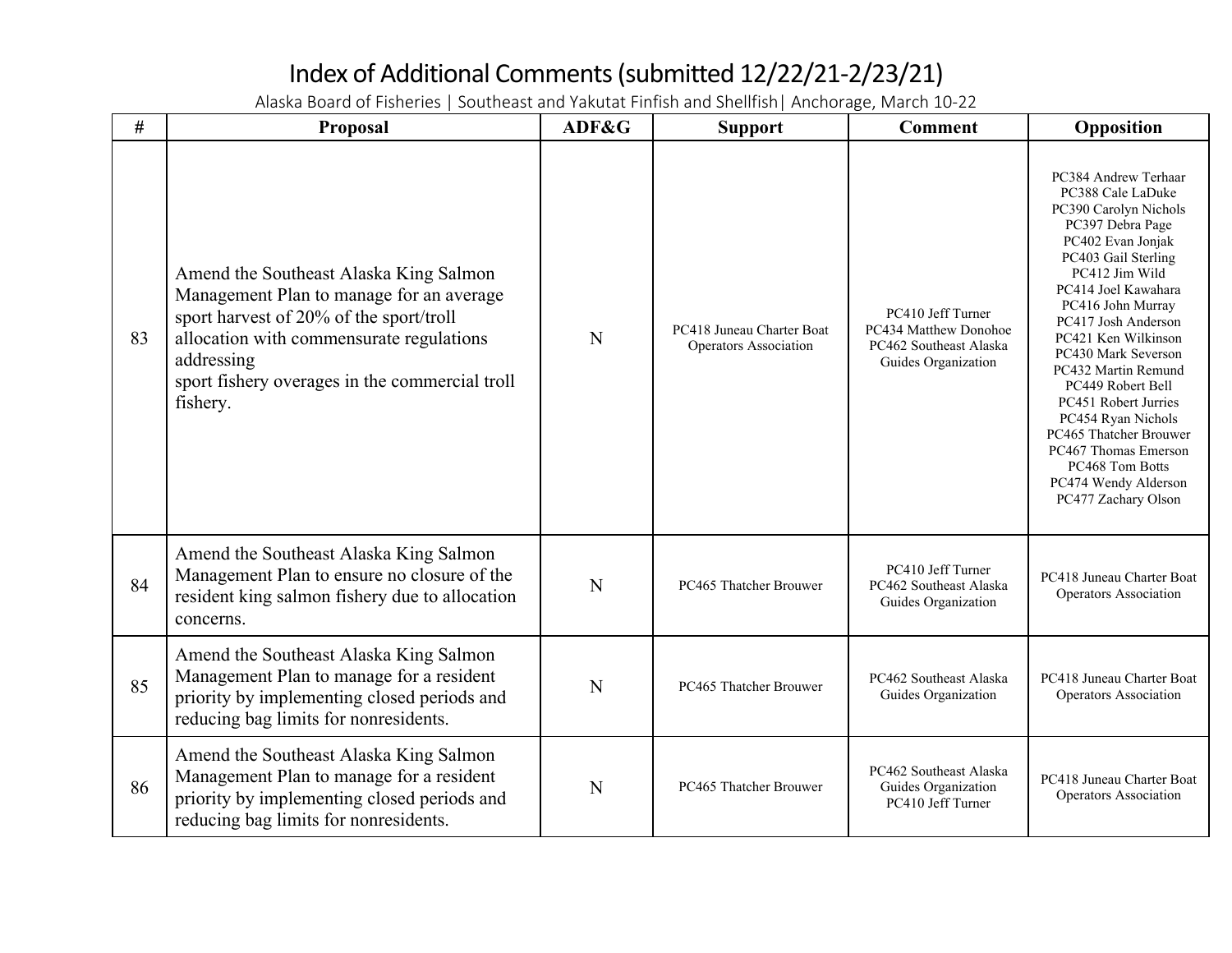| #  | Proposal                                                                                                                                                                                                                                 | ADF&G          | <b>Support</b>                              | <b>Comment</b>                                | Opposition                                                                                                                                                                                                                |
|----|------------------------------------------------------------------------------------------------------------------------------------------------------------------------------------------------------------------------------------------|----------------|---------------------------------------------|-----------------------------------------------|---------------------------------------------------------------------------------------------------------------------------------------------------------------------------------------------------------------------------|
| 87 | Make numerous changes to management of<br>commercial troll and sport fisheries for king<br>salmon in Southeast Alaska.                                                                                                                   | N/O            | PC465 Thatcher Brouwer                      | PC462 Southeast Alaska<br>Guides Organization | PC418 Juneau Charter Boat<br>Operators Association                                                                                                                                                                        |
| 88 | Amend the Southeast Alaska King Salmon<br>Management Plan to manage for a sliding sport<br>allocation between 16 and 24 percent with<br>commensurate commercial troll fishery<br>allocation modification under commercial<br>regulation. | N              |                                             |                                               | PC397 Debra Page<br>PC403 Gail Sterling<br>PC412 Jim Wild<br>PC421 Ken Wilkinson<br>PC432 Martin Remund<br>PC449 Robert Bell<br>PC451 Robert Jurries<br>PC465 Thatcher Brouwer<br>PC467 Thomas Emerson<br>PC468 Tom Botts |
| 89 | Allow the use of two additional fishing lines<br>during periods of king salmon nonretention<br>in all of the Southeast-Yakutat area if there is<br>more than one CFEC power troll permit<br>holder on board the vessel.                  | $\overline{O}$ | PC465 Thatcher Brouwer<br>PC388 Cale LaDuke |                                               |                                                                                                                                                                                                                           |
| 90 | Change trigger to from an annual abundance<br>index (AI) number to a District 13 earlywinter<br>power troll CPUE tier.                                                                                                                   | $\overline{O}$ | PC465 Thatcher Brouwer                      |                                               |                                                                                                                                                                                                                           |
| 91 | Reallocate the annual troll harvest allocation<br>between the winter, spring and summer troll<br>fisheries.                                                                                                                              | N              | PC465 Thatcher Brouwer                      |                                               |                                                                                                                                                                                                                           |
| 92 | Allow retention of king salmon greater than 26<br>inches in hatchery terminal harvest areas<br>by commercial trollers.                                                                                                                   | $\mathcal{O}$  | PC465 Thatcher Brouwer S/A                  |                                               |                                                                                                                                                                                                                           |
| 93 | Amend the Southeast Alaska King Salmon<br>Management Plan by reducing the maximum<br>nonresident annual limit to three king salmon.                                                                                                      | $\mathbf O$    |                                             |                                               |                                                                                                                                                                                                                           |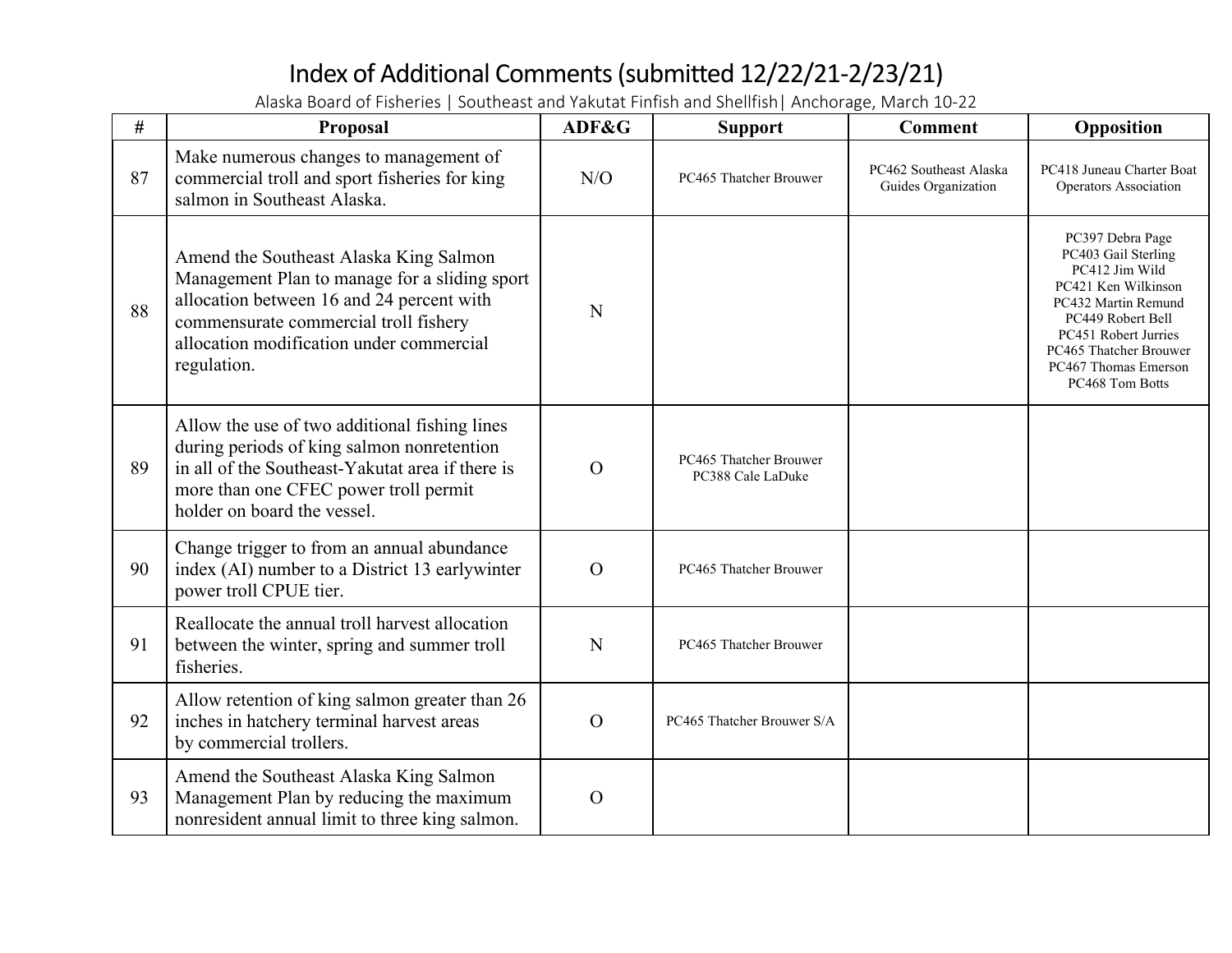| #                                                                                                        | Proposal                                                                                                                                                                                                             | ADF&G    | <b>Support</b>         | <b>Comment</b>    | Opposition |  |  |  |
|----------------------------------------------------------------------------------------------------------|----------------------------------------------------------------------------------------------------------------------------------------------------------------------------------------------------------------------|----------|------------------------|-------------------|------------|--|--|--|
| 94                                                                                                       | Amend the Southeast Alaska King Salmon<br>Management Plan to manage for a resident<br>priority by implementing specific closed<br>periods and reducing annual limits for<br>nonresidents.                            | $\Omega$ |                        | PC410 Jeff Turner |            |  |  |  |
| 95                                                                                                       | Amend the Southeast Alaska King Salmon<br>Management Plan to provide for inseason<br>liberalization of management measures when<br>the sport fish allocation will not be met.                                        | N        |                        |                   |            |  |  |  |
| <b>COMMITTEE OF THE WHOLE GROUP 2: ENHANCEMENT AND SPECIAL HARVEST AREAS (14 proposals - Chair Wood)</b> |                                                                                                                                                                                                                      |          |                        |                   |            |  |  |  |
|                                                                                                          | <b>Enhancement and Special Harvest Areas (14 Proposals)</b>                                                                                                                                                          |          |                        |                   |            |  |  |  |
| 96                                                                                                       | Expand waters of Herring Bay Terminal<br>Harvest Area open to commercial troll fishing.                                                                                                                              | N        | PC465 Thatcher Brouwer |                   |            |  |  |  |
| 97                                                                                                       | Establish waters closed to commercial purse<br>seine and drift gillnet gear but open to<br>commercial troll gear in the Anita Bay<br>Terminal Harvest Area when spring troll areas<br>in District 6 and 8 are closed | N        | PC465 Thatcher Brouwer |                   |            |  |  |  |
| 98                                                                                                       | Change the ratio of drift gillnet to purse seine<br>openings from 2:1 to 1:2 in the Anita Bay<br><b>Terminal Harvest Area.</b>                                                                                       | N        |                        |                   |            |  |  |  |
| 99                                                                                                       | Establish a gear rotation between purse seine<br>and troll gear in the Southeast Cove Terminal<br>Harvest area.                                                                                                      | N/S      |                        |                   |            |  |  |  |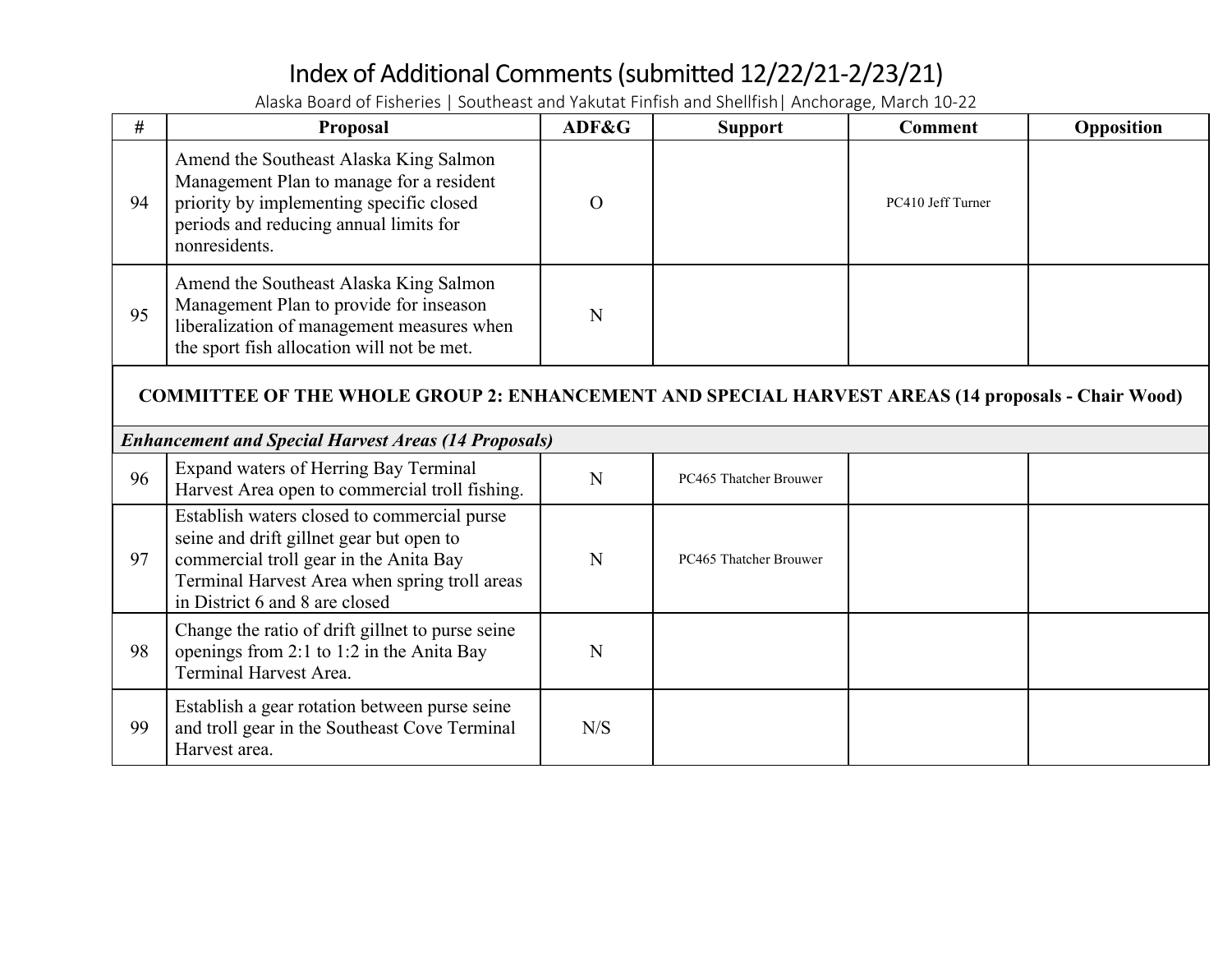| #   | Proposal                                                                                                                                                              | ADF&G          | <b>Support</b> | <b>Comment</b> | Opposition                                    |
|-----|-----------------------------------------------------------------------------------------------------------------------------------------------------------------------|----------------|----------------|----------------|-----------------------------------------------|
| 100 | Remove drift gillnet gear from allowed gear to<br>participate in the Southeast Cove THA<br>common property fisheries.                                                 | N              |                |                |                                               |
| 101 | Modify management plan to further consider<br>potential effect of hatchery-produced salmon<br>on wild-stock salmon.                                                   | $\Omega$       |                |                | PC398 Dennis Watson<br>PC465 Thatcher Brouwer |
| 102 | Change the ratio of drift gillnet to purse seine<br>openings from 2:1 to 1:2 in the Deep Inlet<br>Terminal Harvest Area.                                              | N              |                |                | PC398 Dennis Watson                           |
| 103 | Modify net gear allocation guidelines to further<br>consider potential effect of<br>hatcheryproduced salmon on wild-stock<br>salmon and wild-stock salmon management. | $\Omega$       |                |                | PC398 Dennis Watson<br>PC465 Thatcher Brouwer |
| 104 | Create a management plan for hatchery returns<br>to Burnett Inlet.                                                                                                    | $\overline{O}$ |                |                |                                               |
| 105 | Create a management plan for hatchery returns<br>to Port Saint Nicholas.                                                                                              | N/S            |                |                |                                               |
| 106 | Modify boundaries of the Port Saint Nicholas<br>Special Harvest Area and allow use of drift<br>gillnet gear for cost recovery operations.                             | N              |                |                |                                               |
| 107 | Create a management plan for hatchery returns<br>to Port Asumcion.                                                                                                    | N/S            |                |                |                                               |
| 108 | Create a special harvest area for Port<br>Asumcion.                                                                                                                   | S              |                |                |                                               |
| 109 | Establish a hatchery special harvest area in<br>Carroll Inlet.                                                                                                        | S              |                |                |                                               |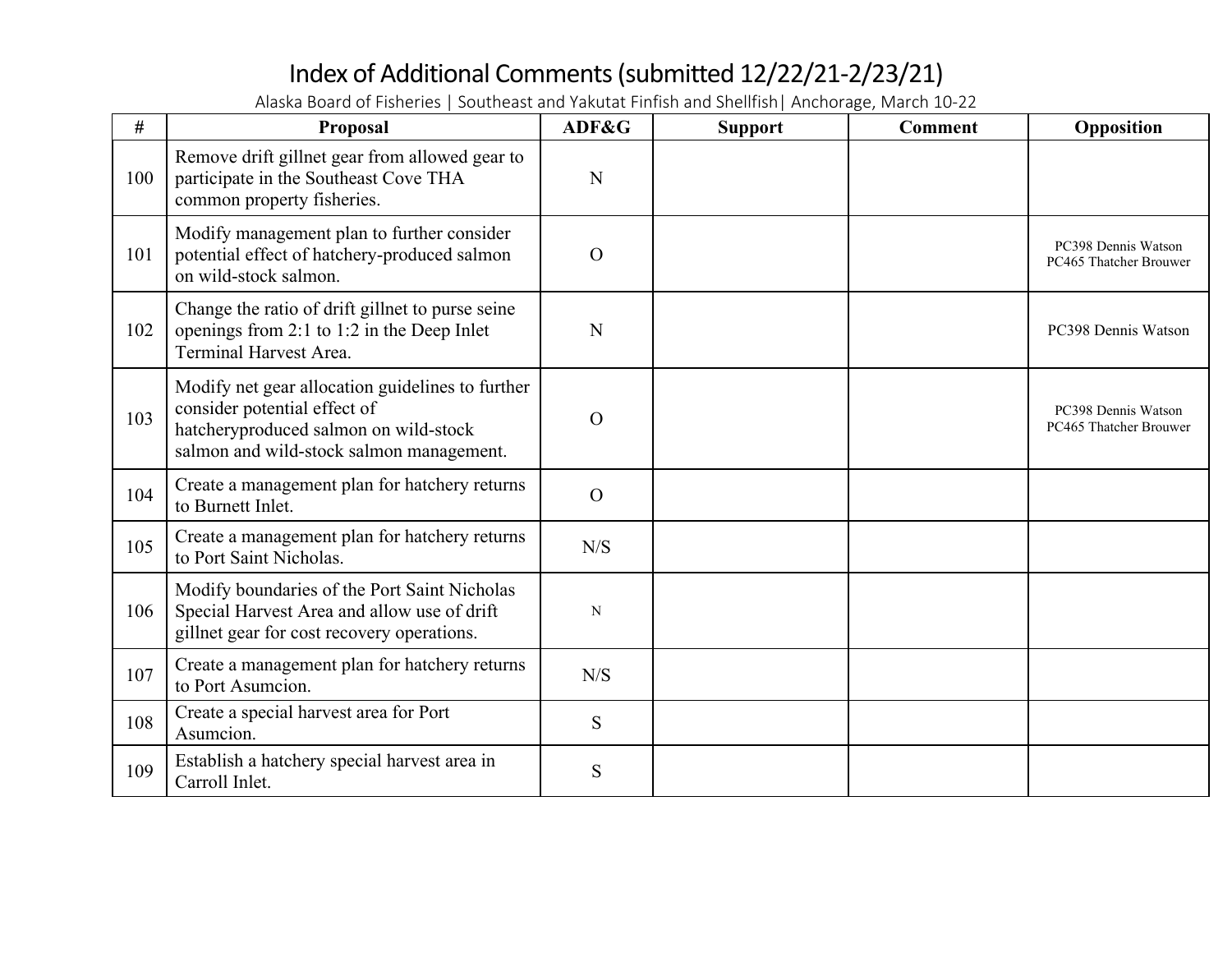| #   | Proposal                                                                                                                                                                                                                              | ADF&G         | <b>Support</b>                       | <b>Comment</b> | Opposition |  |  |  |  |
|-----|---------------------------------------------------------------------------------------------------------------------------------------------------------------------------------------------------------------------------------------|---------------|--------------------------------------|----------------|------------|--|--|--|--|
|     | <b>COMMITTEE OF THE WHOLE - GROUP 3: COMMERCIAL SALMON</b>                                                                                                                                                                            |               |                                      |                |            |  |  |  |  |
|     |                                                                                                                                                                                                                                       |               | (16 proposals - Chair Godfrey)       |                |            |  |  |  |  |
|     | <b>Commercial Salmon (16 Proposals)</b>                                                                                                                                                                                               |               |                                      |                |            |  |  |  |  |
| 110 | Require reporting and recovery of lost drift<br>gillnet gear.                                                                                                                                                                         | ${\bf N}$     |                                      |                |            |  |  |  |  |
| 111 | Change the maximum drift gillnet mesh size<br>during periods established by emergency order<br>from 6 inches to 6 and one-eight inches.                                                                                               | $\mathbf{O}$  |                                      |                |            |  |  |  |  |
| 112 | Provide the department authority to allow drift<br>gillnets of up to 90 meshes in depth to be used<br>in the District 11 drift gillnet fishery beginning<br>in SW 34.                                                                 | N/O           |                                      |                |            |  |  |  |  |
| 113 | Change the maximum mesh size during periods<br>established by emergency order from 6 inches<br>to a range of five and one-quarter to 6 inches<br>and define dates in Districts 6, 8 and 11 when<br>the mesh size will be implemented. | $\mathcal{O}$ |                                      |                |            |  |  |  |  |
| 114 | Allow the use of fishing rods in conjunction<br>with downriggers by hand trollers.                                                                                                                                                    | $\mathbf N$   | PC446 Rich Ross<br>PC431 Mark Stopha |                |            |  |  |  |  |
| 115 | Modify the start date of the winter troll fishery.                                                                                                                                                                                    | O/N           | PC465 Thatcher Brouwer               |                |            |  |  |  |  |
| 116 | Require retention of king salmon caught during<br>periods of nonretention to be retained if they<br>are deemed too injured to be released and set<br>price at one dollar for selling retained fish.                                   | $\mathbf O$   |                                      |                |            |  |  |  |  |
| 276 | Allow for the retention of salmon during<br>periods of commercial nonretention when the<br>sport fishery in the area is open for that species.                                                                                        | O/N           |                                      |                |            |  |  |  |  |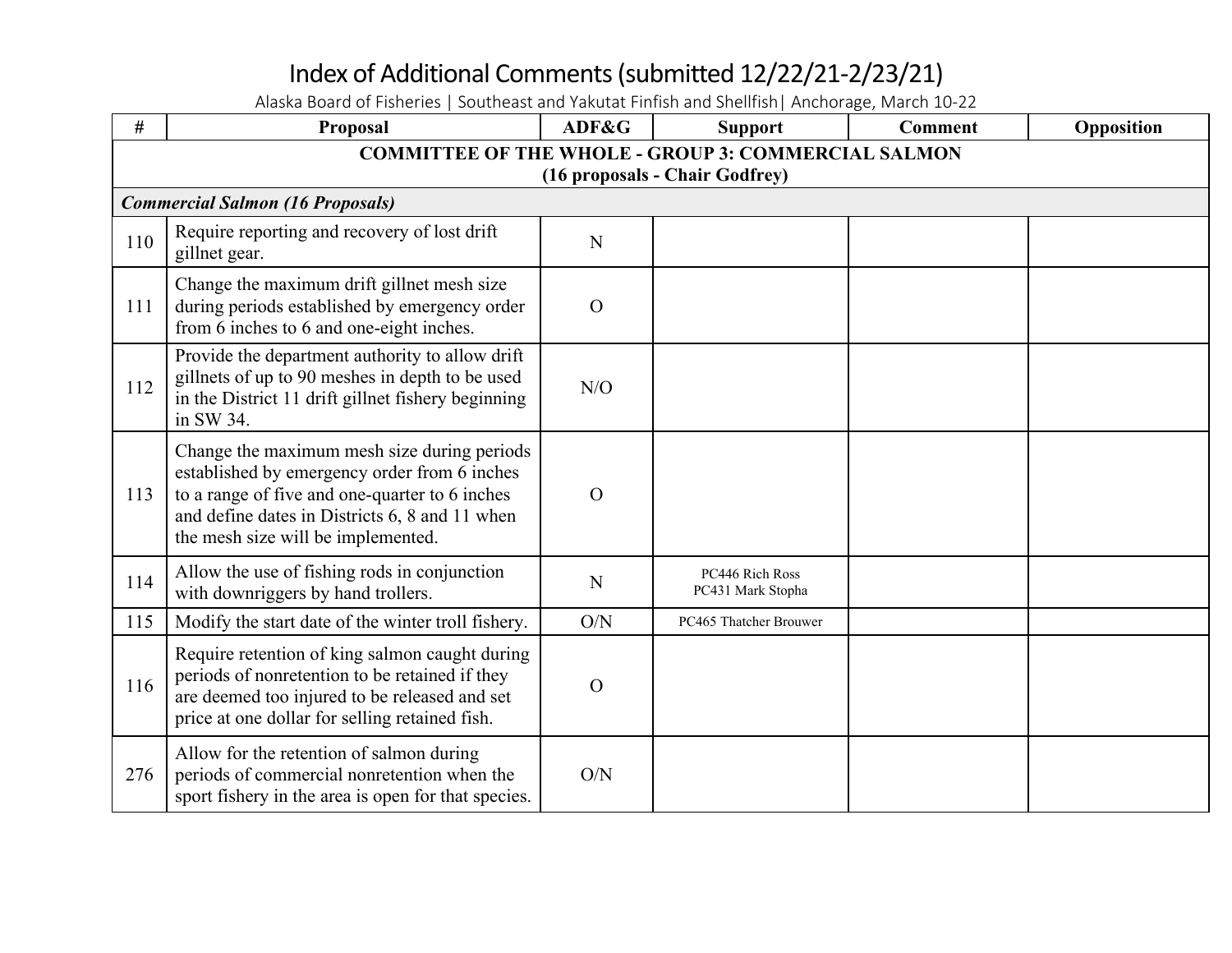| #   | Proposal                                                                                                                                                                   | ADF&G | <b>Support</b>                                                           | <b>Comment</b> | Opposition        |  |  |  |  |
|-----|----------------------------------------------------------------------------------------------------------------------------------------------------------------------------|-------|--------------------------------------------------------------------------|----------------|-------------------|--|--|--|--|
| 117 | Allow trollers the use of two additional fishing<br>lines in designated chum troll fishing areas in<br>August and September.                                               | N     | PC465 Thatcher Brouwer                                                   |                | PC401 Eric Jordan |  |  |  |  |
| 118 | Modify the boundaries of Districts 6 and 8 in<br>Sumner Strait.                                                                                                            | N/O   |                                                                          |                |                   |  |  |  |  |
| 119 | Create a new section in District 6 and<br>reimplement the Section 6-D Pink Salmon<br>Management Plan.                                                                      | N/S   |                                                                          |                |                   |  |  |  |  |
| 120 | Remove Section 6-D closure to fishing with<br>drift gillnet gear during the month of August.                                                                               | O/N   |                                                                          |                |                   |  |  |  |  |
| 121 | Establish waters closed to commercial drift<br>gillnet fishing in and around Coffman Cove.                                                                                 | N     |                                                                          |                |                   |  |  |  |  |
| 122 | Remove sunset date so regulation remains in<br>effect.                                                                                                                     | N/S   |                                                                          |                |                   |  |  |  |  |
| 123 | Remove the sunset date so regulation remains<br>in effect and change effective end date of the<br>plan from July 22 to July 15.                                            | N/S   |                                                                          |                |                   |  |  |  |  |
| 124 | Establish additional guidelines for the<br>department to manage the District 12 purse<br>seine fishery north of Point Marsden.                                             | N/S   | PC405 Haines Borough                                                     |                |                   |  |  |  |  |
|     | COMMITTEE OF THE WHOLE - GROUP 4: SOUTHEAST AND YAKUTAT AREA SUBSISTENCE, PERSONAL USE, AND<br>SPORT SALMON AND OTHER NON-GROUNDFISH FINFISH (19 proposals - Chair Walton) |       |                                                                          |                |                   |  |  |  |  |
|     | <b>Southeast and Yakutat Area Subsistence (9 Proposals)</b>                                                                                                                |       |                                                                          |                |                   |  |  |  |  |
| 125 | Clarify language for subsistence take of coho<br>and king salmon.                                                                                                          | N     | PC472 U.S. Department of<br>Interior Office of Subsistence<br>Management |                |                   |  |  |  |  |
| 126 | Repeal net tending requirement in Yakutat<br>Bay.                                                                                                                          | N     |                                                                          |                |                   |  |  |  |  |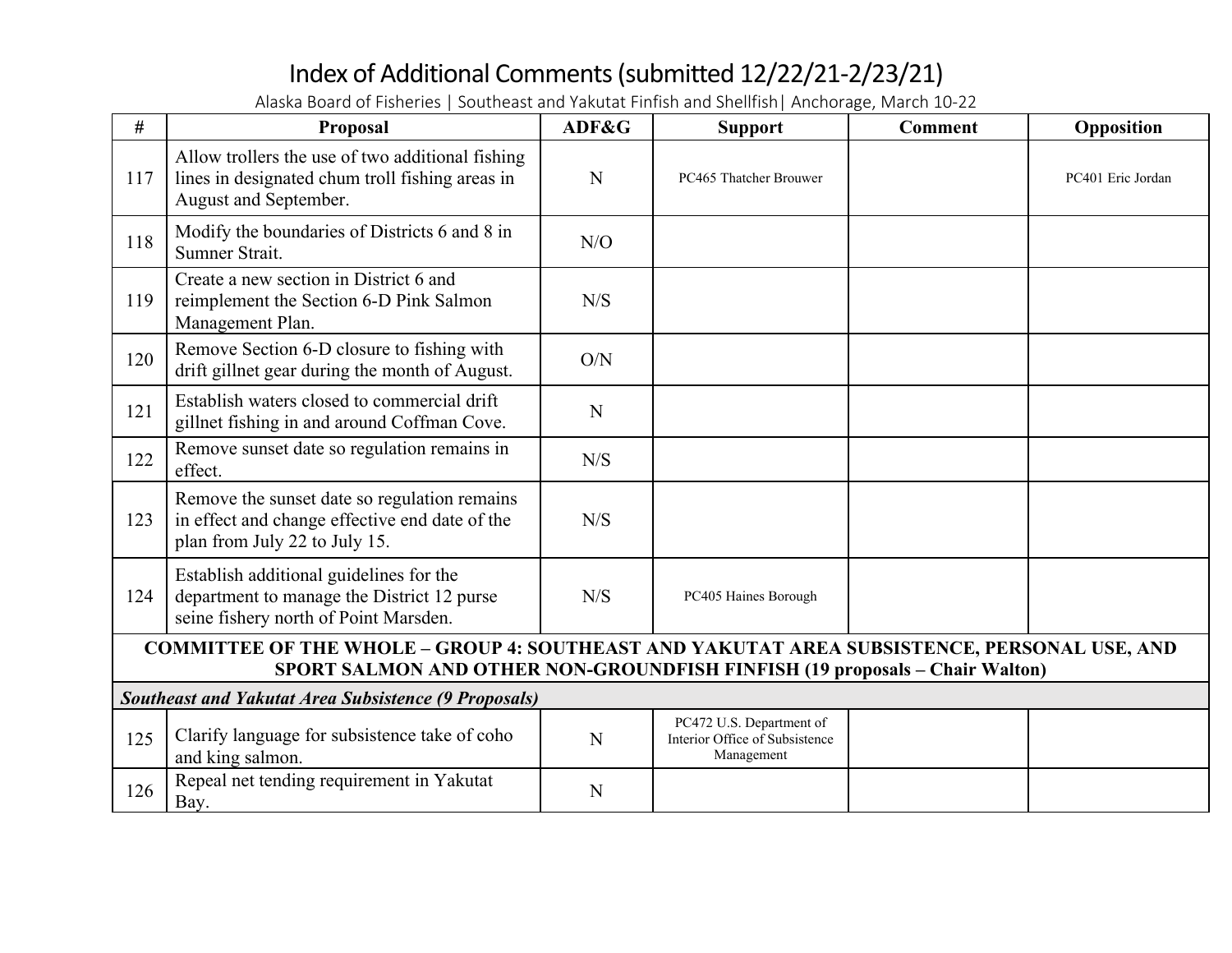| #   | Proposal                                                                                                                            | ADF&G    | <b>Support</b> | <b>Comment</b> | Opposition                                                               |
|-----|-------------------------------------------------------------------------------------------------------------------------------------|----------|----------------|----------------|--------------------------------------------------------------------------|
| 127 | Repeal net tending requirement in Yakutat<br>Bay.                                                                                   | N        |                |                |                                                                          |
| 128 | Allow use of set gillnets in all Southeast<br>Alaska area subsistence salmon fisheries.                                             | N        |                |                |                                                                          |
| 129 | Modify closed waters and remove coho salmon<br>annual limit for the Klawock River.                                                  | O/N      |                |                | PC472 U.S. Department of<br>Interior Office of<br>Subsistence Management |
| 130 | Modify fishing times and locations for<br>subsistence salmon fishery in the Klawock<br>River and Lake.                              | O/N      |                |                | PC472 U.S. Department of<br>Interior Office of<br>Subsistence Management |
| 131 | Modify fishing area and add hand purse seine<br>as legal gear for the Redoubt Bay and Lake<br>subsistence salmon fishery.           | N        |                |                |                                                                          |
| 132 | Prohibit the use of spears in Redoubt Bay and<br>Lake subsistence fishery from June 21 to<br>August 1.                              | N        |                |                |                                                                          |
| 133 | Allow the use of seine and gillnet gear in the<br>waters of Redoubt Bay that are open to<br>commercial salmon fishing.              | S        |                |                |                                                                          |
|     | <b>Personal Use Salmon and Smelt (9 Proposals)</b>                                                                                  |          |                |                |                                                                          |
| 134 | Prohibit obstructing more than half of the<br>stream, creek, or river when personal use<br>fishing.                                 | N/S      | PC438 Mike Fox |                |                                                                          |
| 135 | Allow permits to be issued for the personal use<br>taking of king and coho salmon.                                                  | N/O      |                |                |                                                                          |
| 136 | Include commercial harvested salmon to fish<br>that may not be possessed on the same day<br>sport or personal use salmon are taken. | $\Omega$ |                |                |                                                                          |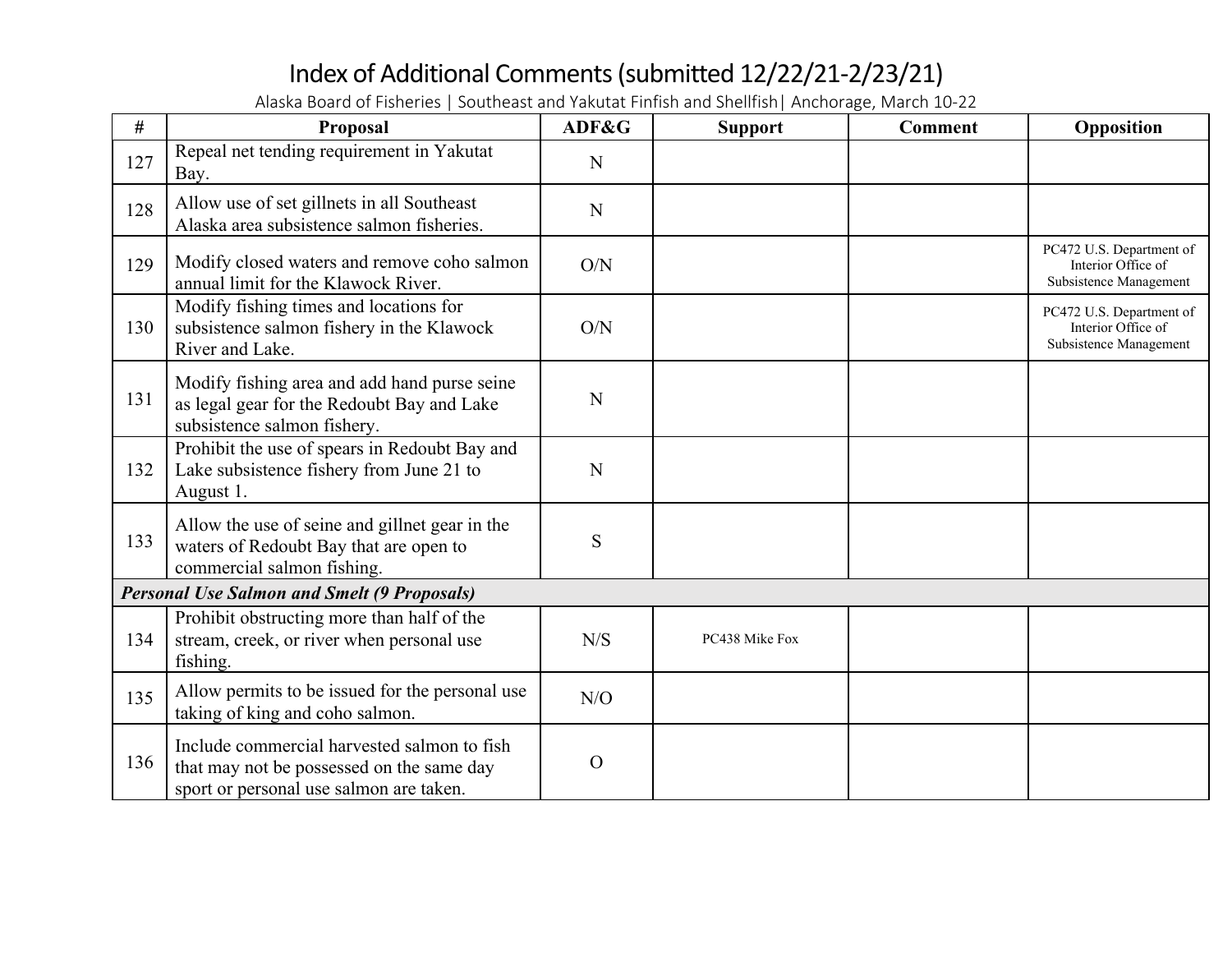| #   | Proposal                                                                                                                                                                           | ADF&G          | <b>Support</b>        | <b>Comment</b>    | Opposition      |
|-----|------------------------------------------------------------------------------------------------------------------------------------------------------------------------------------|----------------|-----------------------|-------------------|-----------------|
| 137 | Prohibit personal use proxy permits at<br>Sweetheart Creek.                                                                                                                        | N              | PC407 Jack Freysinger |                   | PC413 Jo Boehme |
| 138 | Create salmon personal use fisheries in marine<br>waters of the Juneau Management Area.                                                                                            | N/O            | PC438 Mike Fox        |                   |                 |
| 139 | Modify where personal use fishing can occur in<br>the Taku River to include all of Section 11-B<br>and remove dates when the fishery can occur.                                    | N/O            | PC438 Mike Fox        |                   |                 |
| 140 | Add section 11-B as a personal use salmon<br>fishing area when the area is closed to the<br>commercial drift gillnet fishery.                                                      | N/O            | PC438 Mike Fox        |                   |                 |
| 141 | Add section 11-B as a personal use salmon<br>fishing area when the area is closed to the<br>commercial drift gillnet fishery.                                                      | N/O            | PC438 Mike Fox        |                   |                 |
| 142 | Establish bag and possession limits and lawful<br>gear for smelt fishing in the Ketchikan area.                                                                                    | N/S            |                       |                   |                 |
|     | <b>Sport Salmon and Other Non-Groundfish Finfish (14 Proposals)</b>                                                                                                                |                |                       |                   |                 |
| 143 | Require inseason reporting of nonresident sport<br>fish harvest.                                                                                                                   | $\overline{O}$ |                       | PC410 Jeff Turner |                 |
| 144 | Establish a logbook program for rental vessels<br>used in Southeast Alaska sport fisheries.                                                                                        | $\overline{O}$ | PC416 John Murray     | PC410 Jeff Turner |                 |
| 277 | Align bag limits for non-resident unguided<br>halibut harvest from rental vessels in Southeast<br>Alaska with NOAA bag limits for guided<br>anglers in Halibut Management Area 2C. |                | PC416 John Murray     |                   |                 |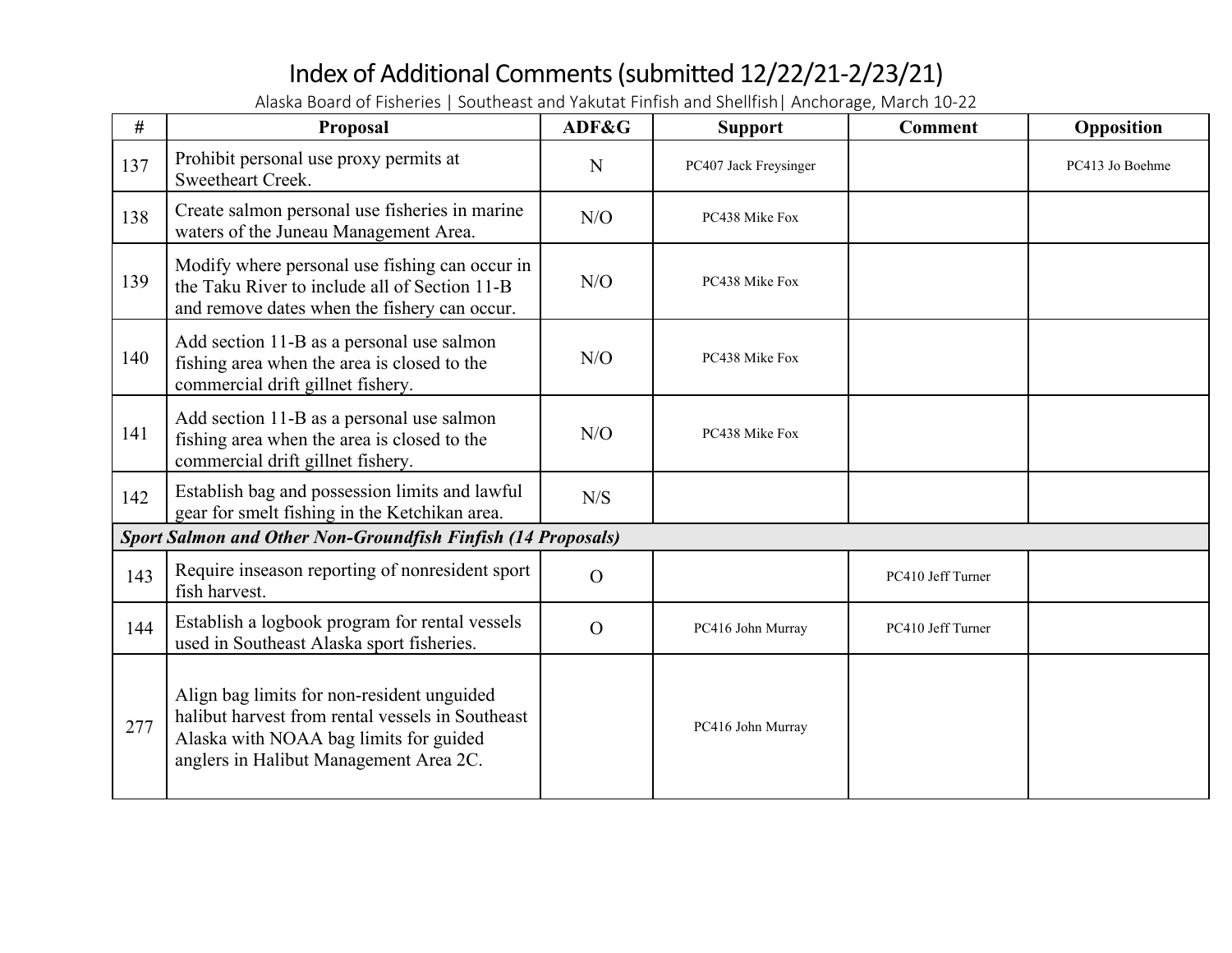| #   | Proposal                                                                                                                                                                | ADF&G          | <b>Support</b> | <b>Comment</b>    | Opposition                                         |
|-----|-------------------------------------------------------------------------------------------------------------------------------------------------------------------------|----------------|----------------|-------------------|----------------------------------------------------|
| 145 | Establish nonresident bag, possession, and<br>annual limits for coho and sockeye salmon in<br>the fresh and salt waters of the Southeast<br>Alaska Area.                | $\mathcal{O}$  |                |                   | PC418 Juneau Charter Boat<br>Operators Association |
| 146 | Establish nonresident bag and possession limits<br>for coho, sockeye, chum, and pink salmon in<br>salt waters of the Southeast Alaska Area.                             | $\mathcal{O}$  |                | PC410 Jeff Turner | PC418 Juneau Charter Boat<br>Operators Association |
| 147 | Establish nonresident bag and possession limits<br>for coho salmon in the fresh waters east of the<br>longitude of Cape Fairweather.                                    | $\mathbf O$    |                |                   | PC418 Juneau Charter Boat<br>Operators Association |
| 148 | Establish nonresident bag and possession limits<br>for sockeye, chum, and pink salmon in fresh<br>waters of the Southeast Alaska Area.                                  | $\mathcal{O}$  |                |                   | PC418 Juneau Charter Boat<br>Operators Association |
| 149 | Reduce saltwater coho salmon bag and<br>possession limit in Puget Cove to two fish.                                                                                     | S              |                |                   |                                                    |
| 150 | Repeal rainbow trout size limits in Crystal,<br>Glacier, and Moraine lakes.                                                                                             | S              |                |                   |                                                    |
| 151 | Prohibit guided sport fishing on the Salmon<br>River near Gustavus.                                                                                                     | $\mathcal{O}$  |                |                   |                                                    |
| 152 | Close sport fishing in a section of 108 Creek.                                                                                                                          | $\overline{O}$ |                |                   |                                                    |
| 153 | Close sport fishing in a section of Log Jam<br>Creek.                                                                                                                   | $\Omega$       |                |                   |                                                    |
| 154 | Allow the use of bow and arrow in Southeast<br>Alaska sport fisheries.                                                                                                  | $\Omega$       |                |                   |                                                    |
| 155 | Prohibit the removal of salmon from the water<br>when nonretention regulations apply and<br>prohibit the use of a multiple hook in Southeast<br>Alaska sport fisheries. | N/O            |                |                   | PC418 Juneau Charter Boat<br>Operators Association |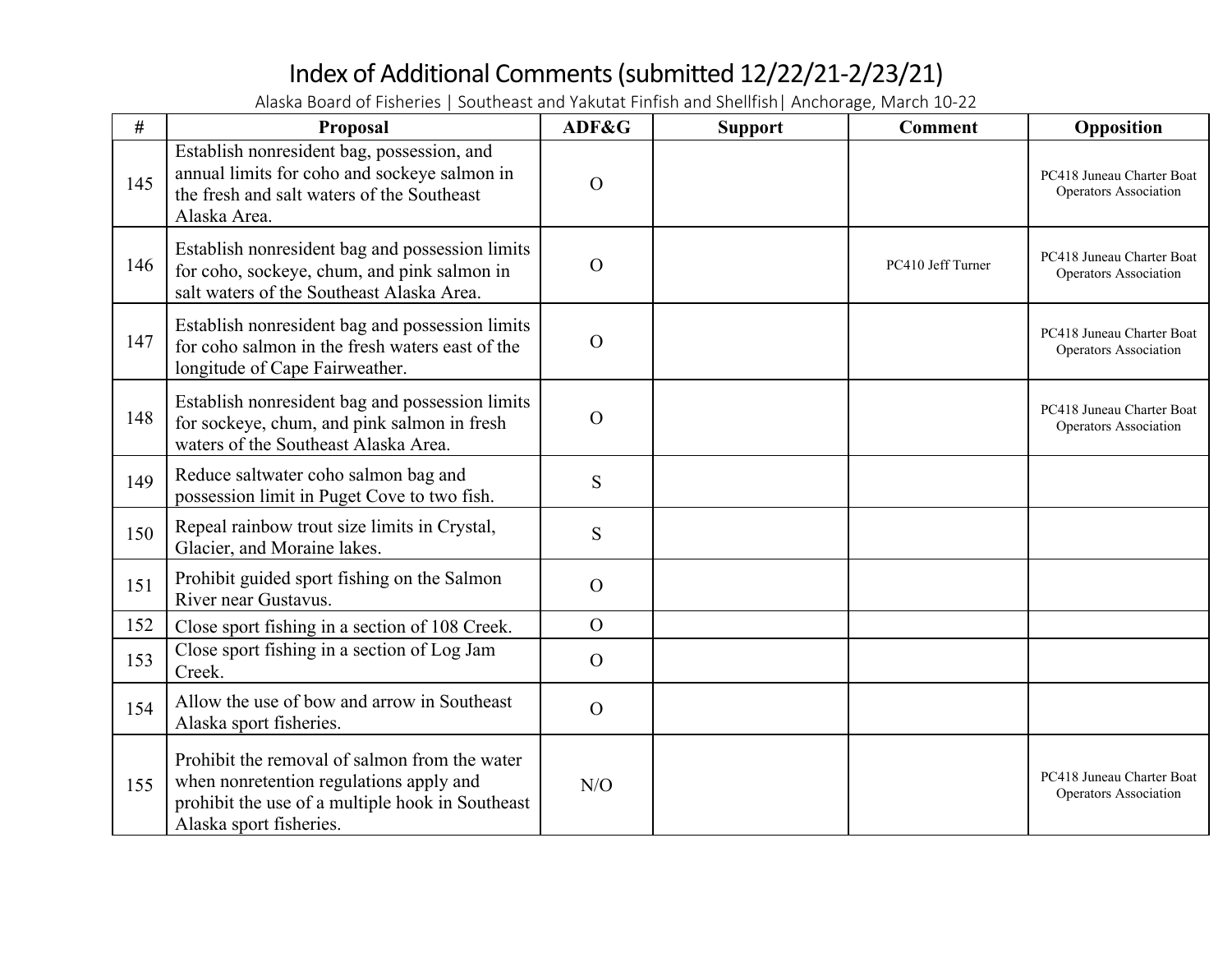**# Proposal ADF&G Support Comment Opposition STOCK OF CONCERN ACTION PLANS** RC4 Unuk and Chickamin King Salmon Stock Status and Action Plan RC5 | Klukshu River Sockeye Salmon Stock Status and Action Plan, 2021 RC6 Northern Southeast Alaska King Salmon Stock Status and Action Plan, 2021  $RC7$  Stikine River and Andrew Creek King Salmon Stock Status and Action Plan, 2021 **COMMITTEE OF THE WHOLE - GROUP 5: HERRING (15 proposals - Chair Mitchell)** *Herring (15 Proposals)* 156 Modify harvest rate control rule for Sitka Sound sac roe herring fishery. PC383 Alicia Maryott PC389 Caroline Daws PC393 Central Council of Tlingit & Haida Indian Tribes of Alaska PC396 David W Kreiss-Tomkins PC404 Grace Greenwald PC429 Mark Browning PC455 Scott Brylinsky PC457 Sharon Sullivan PC458 Shawaan Jackson-Gamble PC459 Shee Atiká, Incorporated PC460 Sitka Tribe of Alaska PC387 Bruce Marifern PC400 E.C. Phillips & Son Inc. PC408 James Burton PC424 Kiley Burton PC440 North Pacific Fisheries Association PC441 Pacific Seafood Processors Association PC445 Raymond May PC448 Rob Nelson PC466 Theresa Allen-Olson PC469 Troy Denkinger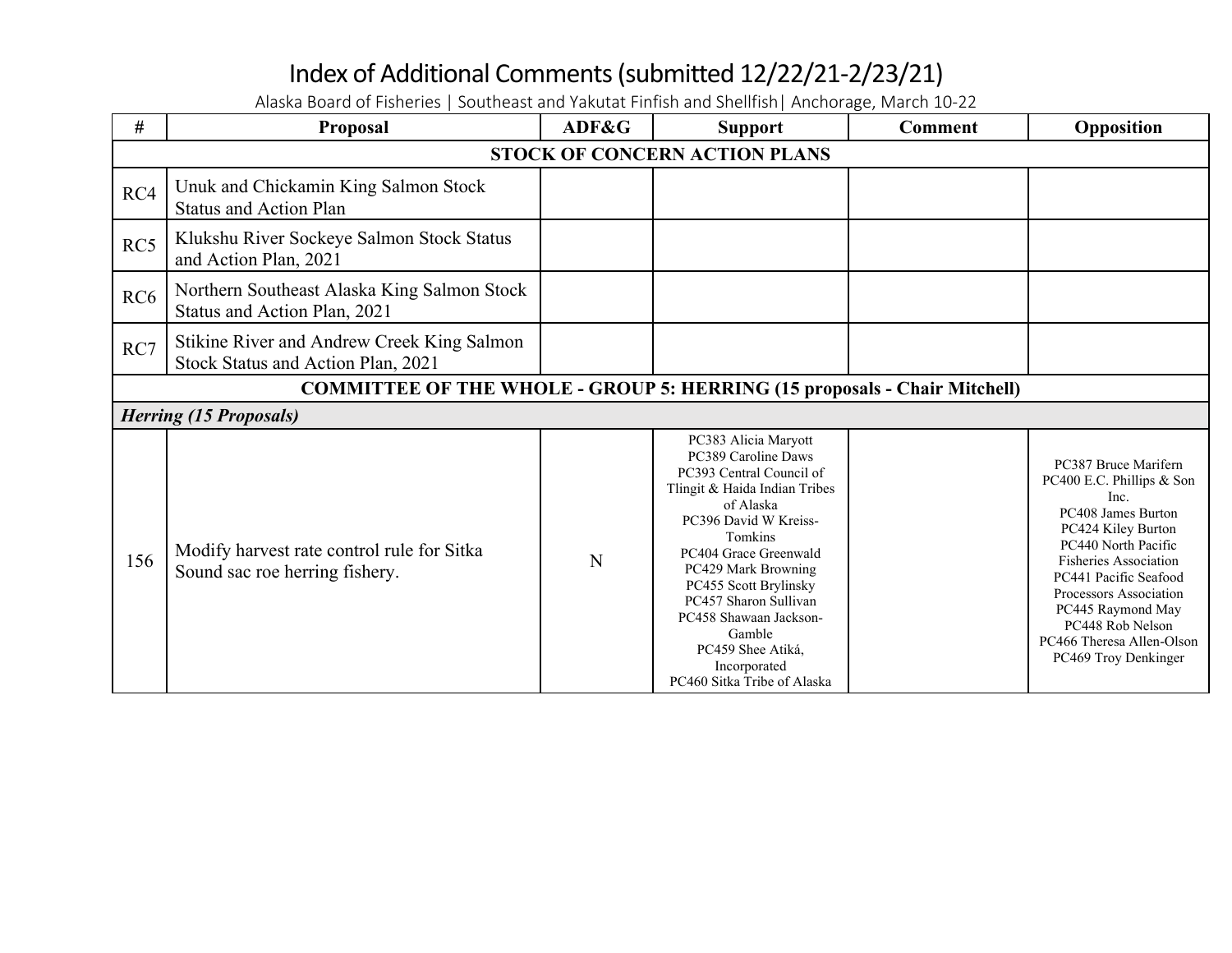| #   | Proposal                                                                                                                   | ADF&G          | <b>Support</b>                                                                                                                                                                                                                                             | <b>Comment</b>        | Opposition                                                                                                                                                                                                                                                                                                    |
|-----|----------------------------------------------------------------------------------------------------------------------------|----------------|------------------------------------------------------------------------------------------------------------------------------------------------------------------------------------------------------------------------------------------------------------|-----------------------|---------------------------------------------------------------------------------------------------------------------------------------------------------------------------------------------------------------------------------------------------------------------------------------------------------------|
| 157 | Modify harvest rate for Sitka Sound<br>commercial sac roe herring fishery based on<br>forecasted age structure.            | $\overline{O}$ | PC383 Alicia Maryott<br>PC389 Caroline Daws<br>PC396 David W Kreiss-<br>Tomkins<br>PC404 Grace Greenwald<br>PC429 Mark Browning<br>PC455 Scott Brylinsky<br>PC457 Sharon Sullivan<br>PC458 Shawaan Jackson-<br>Gamble<br>PC459 Shee Atiká,<br>Incorporated |                       | PC387 Bruce Marifern<br>PC400 E.C. Phillips & Son<br>Inc.<br>PC408 James Burton<br>PC424 Kiley Burton<br>PC440 North Pacific<br><b>Fisheries Association</b><br>PC441 Pacific Seafood<br>Processors Association<br>PC445 Raymond May<br>PC448 Rob Nelson<br>PC466 Theresa Allen-Olson<br>PC469 Troy Denkinger |
| 158 | Incorporate forecasted age structure into Sitka<br>Sound commercial sac roe herring fishery<br>spawning biomass threshold. | $\overline{O}$ | PC383 Alicia Maryott<br>PC389 Caroline Daws<br>PC396 David W Kreiss-<br>Tomkins<br>PC404 Grace Greenwald<br>PC429 Mark Browning<br>PC455 Scott Brylinsky<br>PC457 Sharon Sullivan<br>PC458 Shawaan Jackson-<br>Gamble<br>PC459 Shee Atiká,<br>Incorporated |                       | PC387 Bruce Marifern<br>PC400 E.C. Phillips & Son<br>Inc.<br>PC408 James Burton<br>PC424 Kiley Burton<br>PC440 North Pacific<br><b>Fisheries Association</b><br>PC441 Pacific Seafood<br>Processors Association<br>PC445 Raymond May<br>PC448 Rob Nelson<br>PC466 Theresa Allen-Olson<br>PC469 Troy Denkinger |
| 159 | Repeal this regulation related to management<br>of the commercial sac roe herring fishery in<br>Sitka Sound.               | N              | PC387 Bruce Marifern<br>PC400 E.C. Phillips & Son Inc.<br>PC408 James Burton<br>PC445 Raymond May<br>PC466 Theresa Allen-Olson                                                                                                                             | PC437 Michael Stanley | PC383 Alicia Maryott<br>PC389 Caroline Daws<br>PC393 Central Council of<br>Tlingit & Haida Indian<br>Tribes of Alaska<br>PC404 Grace Greenwald<br>PC426 Laird Jones<br>PC429 Mark Browning<br>PC456 Sealaska Corporation<br>PC458 Shawaan Jackson-<br>Gamble                                                  |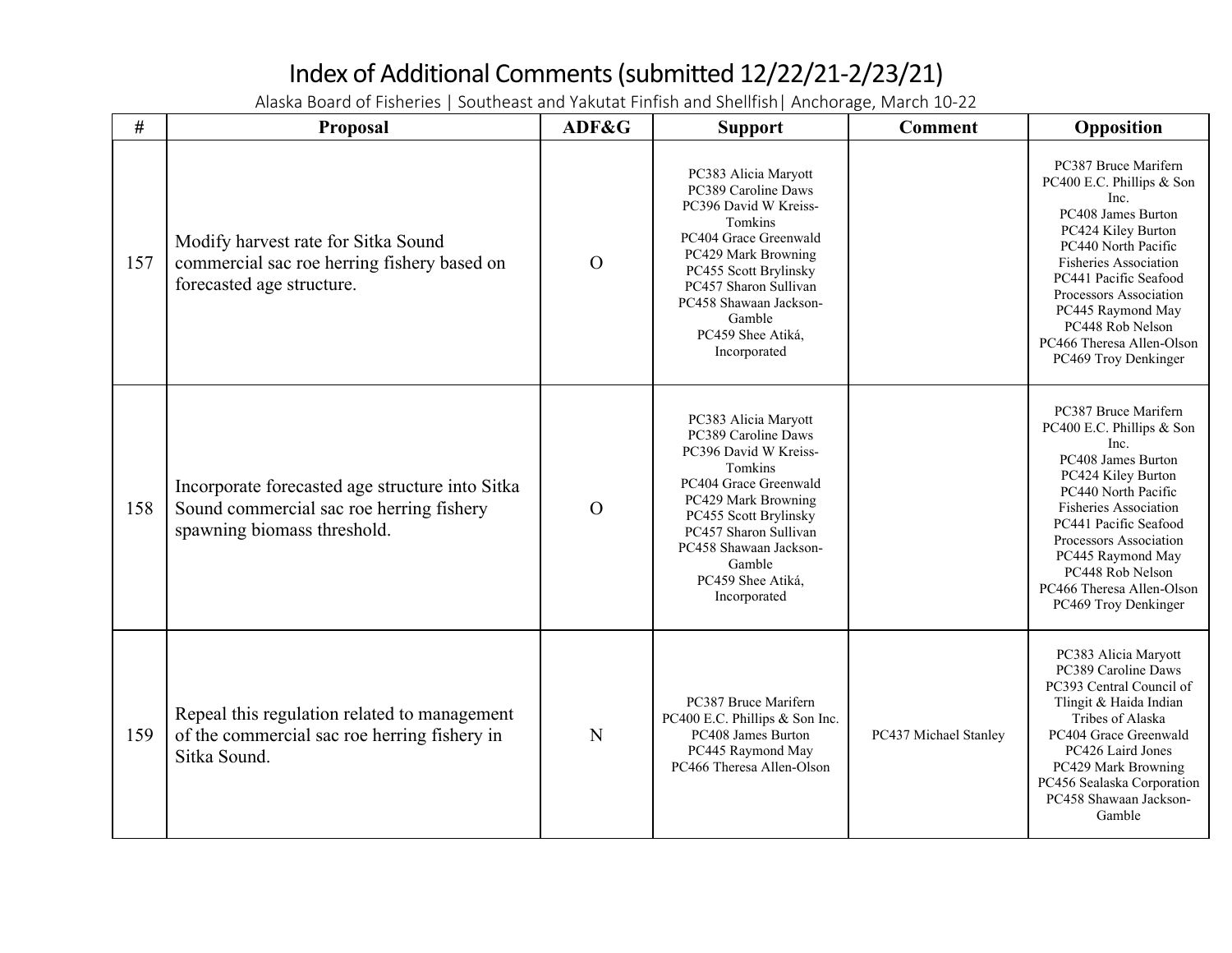| #   | Proposal                                                                                               | ADF&G | <b>Support</b>                                                                                                                                                                                                        | <b>Comment</b> | Opposition                                                                                                                                                                                                                                                                                                                                                                                  |
|-----|--------------------------------------------------------------------------------------------------------|-------|-----------------------------------------------------------------------------------------------------------------------------------------------------------------------------------------------------------------------|----------------|---------------------------------------------------------------------------------------------------------------------------------------------------------------------------------------------------------------------------------------------------------------------------------------------------------------------------------------------------------------------------------------------|
| 160 | Reduce closed waters in the Sitka Sound<br>commercial sac roe herring fishery.                         | N     | PC387 Bruce Marifern<br>PC400 E.C. Phillips & Son Inc.<br>PC408 James Burton<br>PC445 Raymond May<br>PC466 Theresa Allen-Olson<br>PC440 North Pacific Fisheries<br>Association<br>PC473 United Fishermen of<br>Alaska |                | PC383 Alicia Maryott<br>PC389 Caroline Daws<br>PC393 Central Council of<br>Tlingit & Haida Indian<br>Tribes of Alaska<br>PC404 Grace Greenwald<br>PC429 Mark Browning<br>PC456 Sealaska Corporation<br>PC458 Shawaan Jackson-<br>Gamble                                                                                                                                                     |
| 161 | Require a subsistence fishing permit to harvest<br>herring roe on branches in the Sitka Sound<br>area. | N     | PC387 Bruce Marifern<br>PC400 E.C. Phillips & Son Inc.<br>PC408 James Burton<br>PC445 Raymond May<br>PC466 Theresa Allen-Olson                                                                                        |                | PC380 Alaska Federation of<br><b>Natives</b><br>PC383 Alicia Maryott<br>PC389 Caroline Daws<br>PC393 Central Council of<br>Tlingit & Haida Indian<br>Tribes of Alaska<br>PC399 Doretha Walker<br>PC404 Grace Greenwald<br>PC426 Laird Jones<br>PC428 Lloyd Alakayak<br>PC429 Mark Browning<br>PC456 Sealaska Corporation<br>PC458 Shawaan Jackson-<br>Gamble<br>PC460 Sitka Tribe of Alaska |
| 162 | Increase the possession limit for subsistence<br>spawn-on-kelp harvest.                                | N     |                                                                                                                                                                                                                       |                |                                                                                                                                                                                                                                                                                                                                                                                             |
| 163 | Establish equal share quotas for the Sitka sac<br>roe purse seine fishery.                             | N     | PC401 Eric Jordan<br>PC408 James Burton<br>PC466 Theresa Allen-Olson                                                                                                                                                  |                | PC383 Alicia Maryott<br>PC387 Bruce Marifern<br>PC389 Caroline Daws<br>PC404 Grace Greenwald<br>PC429 Mark Browning<br>PC458 Shawaan Jackson-<br>Gamble                                                                                                                                                                                                                                     |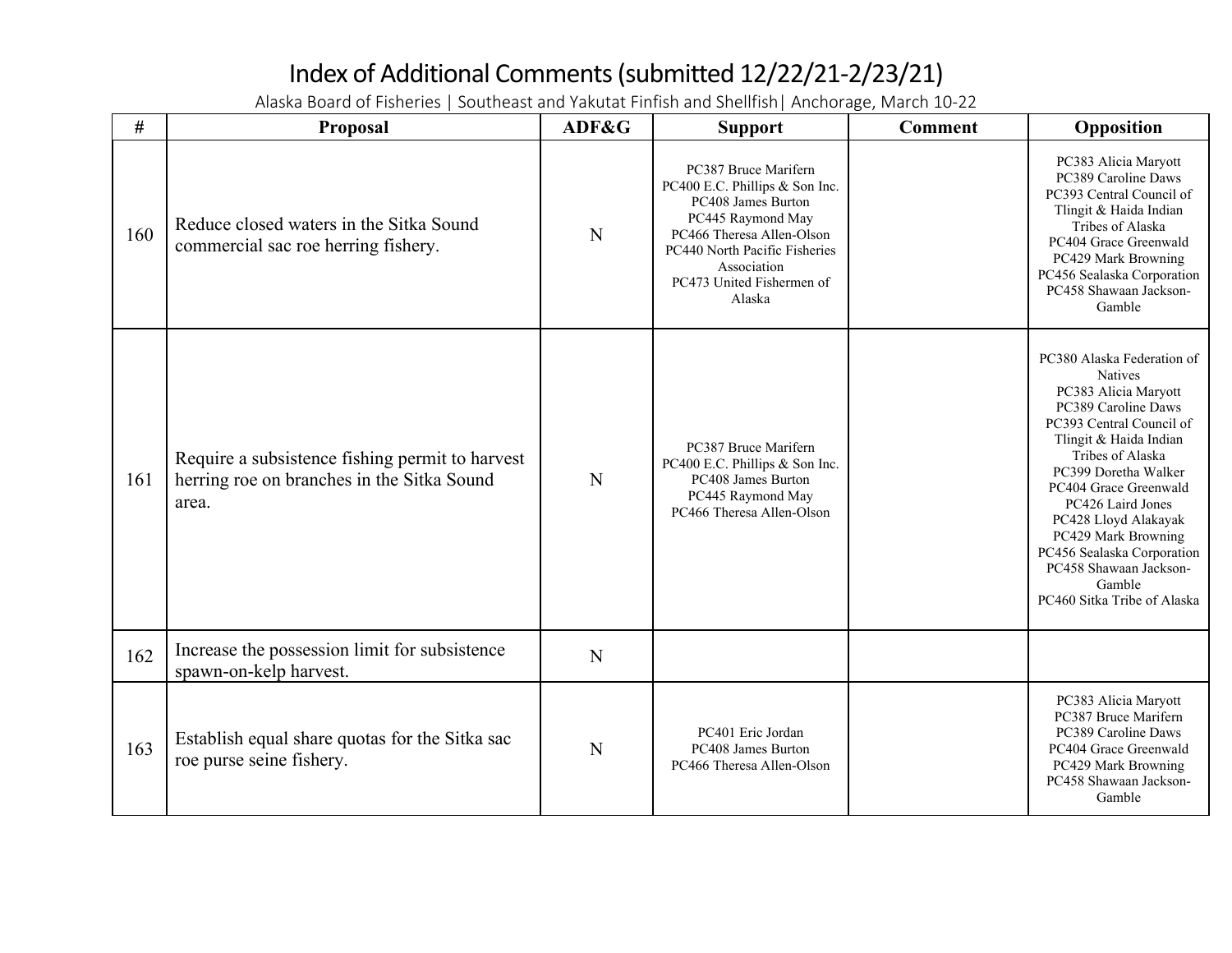| #   | Proposal                                                                                                                     | ADF&G | <b>Support</b>                                                       | <b>Comment</b> | Opposition                                                                                                                                              |
|-----|------------------------------------------------------------------------------------------------------------------------------|-------|----------------------------------------------------------------------|----------------|---------------------------------------------------------------------------------------------------------------------------------------------------------|
| 164 | Establish equal share quotas for the Sitka<br>Sound sac roe herring purse seine fishery.                                     | N     | PC401 Eric Jordan<br>PC408 James Burton<br>PC466 Theresa Allen-Olson |                | PC383 Alicia Maryott<br>PC387 Bruce Marifern<br>PC389 Caroline Daws<br>PC404 Grace Greenwald<br>PC429 Mark Browning<br>PC458 Shawaan Jackson-<br>Gamble |
| 165 | Allow unharvested Sitka sac roe quota to be<br>harvested for food and bait by herring sac roe<br>purse seine permit holders. | N     | PC445 Raymond May<br>PC466 Theresa Allen-Olson                       |                | PC383 Alicia Maryott<br>PC389 Caroline Daws<br>PC404 Grace Greenwald<br>PC429 Mark Browning<br>PC458 Shawaan Jackson-<br>Gamble                         |
| 166 | Create an open pound herring spawn on kelp<br>fishery in Sitka Sound.                                                        | N     | PC381 Alaska General<br>Seafoods                                     |                | PC458 Shawaan Jackson-<br>Gamble<br>PC460 Sitka Tribe of Alaska<br>PC466 Theresa Allen-Olson                                                            |
| 167 | Redefine the boundaries of the Hoonah Sound<br>spawn-on-kelp fishery (13-C) and the Sitka sac<br>roe fishery $(13-A/B)$ .    | O/N   | PC415 John Bruce                                                     |                | PC408 James Burton<br>PC445 Raymond May<br>PC466 Theresa Allen-Olson                                                                                    |
| 168 | Repeal commercial set gillnet sac roe herring<br>fisheries in Section 1-F.                                                   | N     |                                                                      |                |                                                                                                                                                         |
| 169 | Repeal commercial set gillnet sac roe herring<br>fisheries in Sections 1-E and 1-F.                                          | N     |                                                                      |                |                                                                                                                                                         |
| 233 | Remove districts 13-A and 13-B from Northern<br>Southeast herring spawn on kelp pound fishery<br>administrative area.        | N     | PC387 Bruce Marifern<br>PC408 James Burton<br>PC445 Raymond May      |                |                                                                                                                                                         |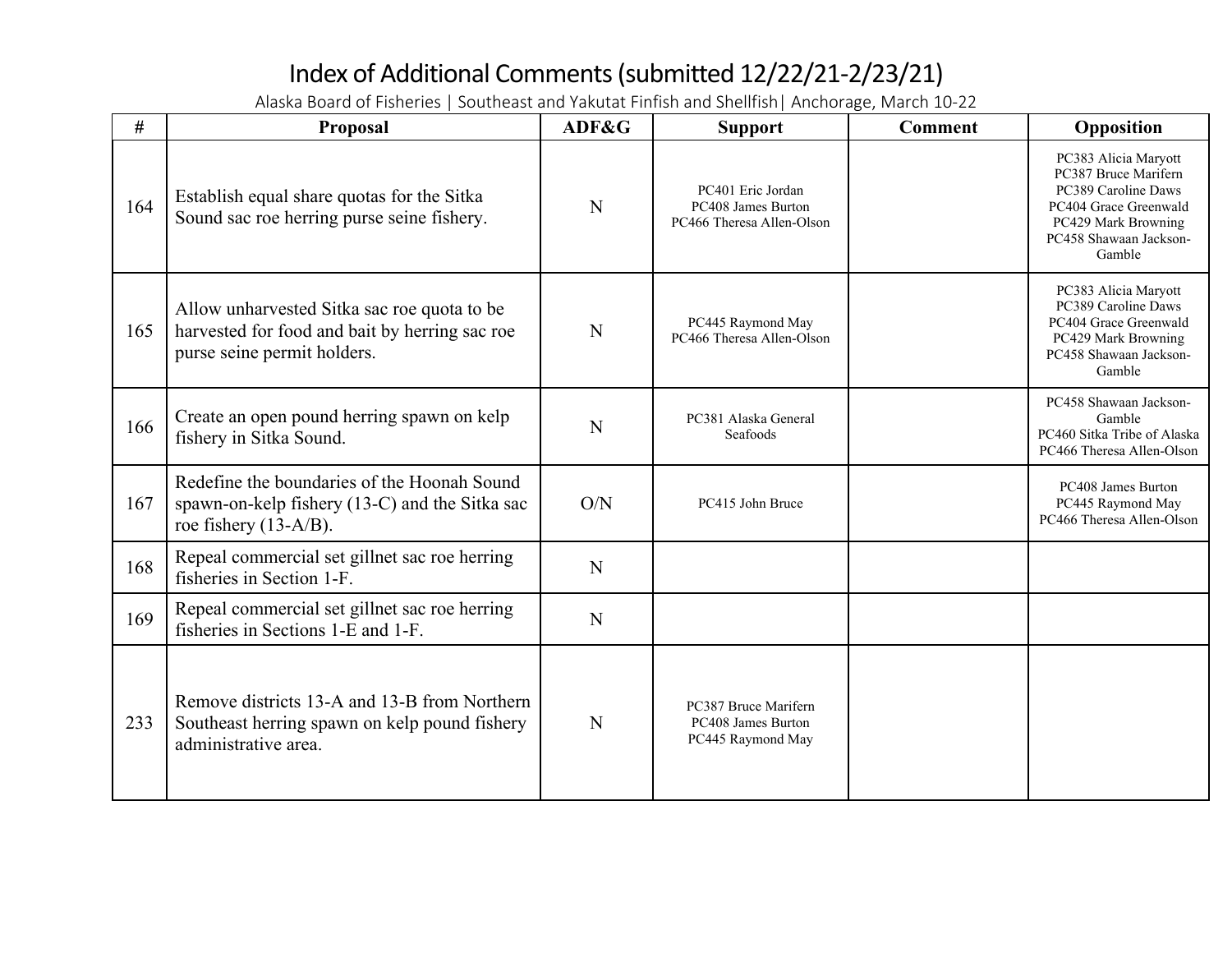| $\#$ | Proposal                                                                                                                                                                                                           | ADF&G          | <b>Support</b> | <b>Comment</b> | Opposition |  |  |
|------|--------------------------------------------------------------------------------------------------------------------------------------------------------------------------------------------------------------------|----------------|----------------|----------------|------------|--|--|
|      | <b>SESSION TWO - GROUNDFISH AND ALL SHELLFISH</b><br><b>COMMITTEE OF THE WHOLE - GROUP 6: COMMERCIAL, SUBSISTENCE, SPORT, PERSONAL USE GROUNDFISH (18</b><br>proposals -- Chair Jensen)                            |                |                |                |            |  |  |
|      | Commercial, Subsistence, Personal Use and Sport Groundfish (18 Proposals)                                                                                                                                          |                |                |                |            |  |  |
| 215  | Align state waters sablefish fishing season with<br>federal sablefish fishing season.                                                                                                                              | $\overline{O}$ |                |                |            |  |  |
| 216  | Extend sablefish fishing season to December<br>15.                                                                                                                                                                 | $\overline{O}$ |                |                |            |  |  |
| 217  | Adjust lingcod bycatch allocations between<br>groundfish and salmon fisheries.                                                                                                                                     | N              |                |                |            |  |  |
| 218  | Establish registration requirements for the<br>Pacific cod directed fishery.                                                                                                                                       | S              |                |                |            |  |  |
| 219  | Clarify lawful gear for rockfish retention.                                                                                                                                                                        | S.             |                |                |            |  |  |
| 220  | Allow pot gear in the Northern Southeast<br>Inside Subdistrict sablefish commercial fishery.                                                                                                                       | S              |                |                |            |  |  |
| 221  | Reduce the minimum inside diameter of<br>circular escape rings from four inches to three<br>and three-fourths of an inch on pots used to<br>take sablefish.                                                        | S              |                |                |            |  |  |
| 222  | Require CFEC permit holders fishing for<br>groundfish or halibut using hook-and-line, pot,<br>or jig gear in the Eastern Gulf of Alaska Area<br>to retain and land all rockfish, including<br>thornyhead rockfish. | S              |                |                |            |  |  |
| 223  | Establish and clarify gear specifications of a<br>groundfish pot for the subsistence and personal<br>use sablefish fisheries.                                                                                      | S              |                |                |            |  |  |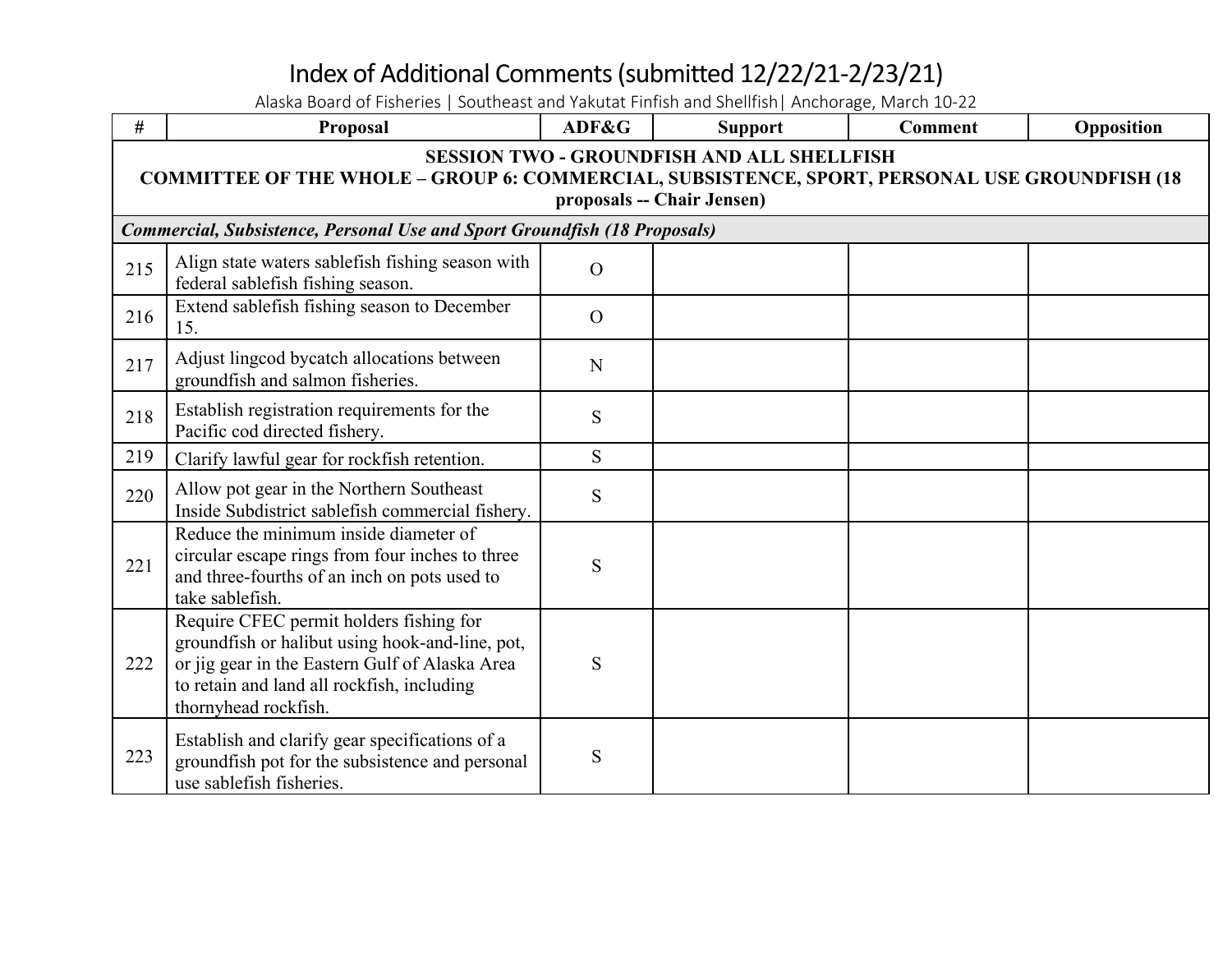| #   | Proposal                                                                                                                                               | ADF&G          | <b>Support</b>                                                                                        | <b>Comment</b> | Opposition                                                                                                                                                                              |
|-----|--------------------------------------------------------------------------------------------------------------------------------------------------------|----------------|-------------------------------------------------------------------------------------------------------|----------------|-----------------------------------------------------------------------------------------------------------------------------------------------------------------------------------------|
| 224 | Allow rod and reel as lawful gear to harvest<br>rockfish for personal use.                                                                             | $\overline{O}$ |                                                                                                       |                |                                                                                                                                                                                         |
| 225 | Modify sablefish bag, possession, and<br>nonresident annual limits based on sablefish<br>abundance in NSEI and SSEI sections.                          | N              | PC447 Richard Yamada                                                                                  |                | PC382 Alaska Trollers<br>Association<br>PC390 Carolyn Nichols<br>PC418 Juneau Charter Boat<br>Operators Association<br>PC430 Mark Severson<br>PC432 Martin Remund<br>PC454 Ryan Nichols |
| 226 | Establish bag and possession limit for slope<br>rockfish.                                                                                              | N              | PC411 Jeffrey Wedekind<br>PC418 Juneau Charter Boat<br>Operators Association<br>PC427 Larry McQuarrie |                |                                                                                                                                                                                         |
| 227 | Reduce the nonpelagic rockfish bag and<br>possession limits and prohibit retention of<br>yellow rockfish.                                              | $\overline{O}$ | PC411 Jeffrey Wedekind<br>PC418 Juneau Charter Boat<br>Operators Association<br>PC427 Larry McQuarrie |                |                                                                                                                                                                                         |
| 228 | Reduce the nonpelagic rockfish bag and<br>possession limits and prohibit the retention of<br>yelloweye rockfish by nonresidents in the SSEI<br>Section | O/N            | PC411 Jeffrey Wedekind<br>PC418 Juneau Charter Boat<br>Operators Association<br>PC427 Larry McQuarrie |                |                                                                                                                                                                                         |
| 229 | Establish lingcod bag, possession, size, and<br>annual limits for nonresidents in the Central<br>Southeast Outside Waters section.                     | N              |                                                                                                       |                |                                                                                                                                                                                         |
| 230 | Amend the Demersal shelf rockfish delegation<br>of authority and provisions for management to<br>provide a resident priority.                          | $\mathbf O$    | PC411 Jeffrey Wedekind                                                                                |                |                                                                                                                                                                                         |
| 231 | Amend harvest record recording requirements<br>for lingcod.                                                                                            | N              |                                                                                                       |                |                                                                                                                                                                                         |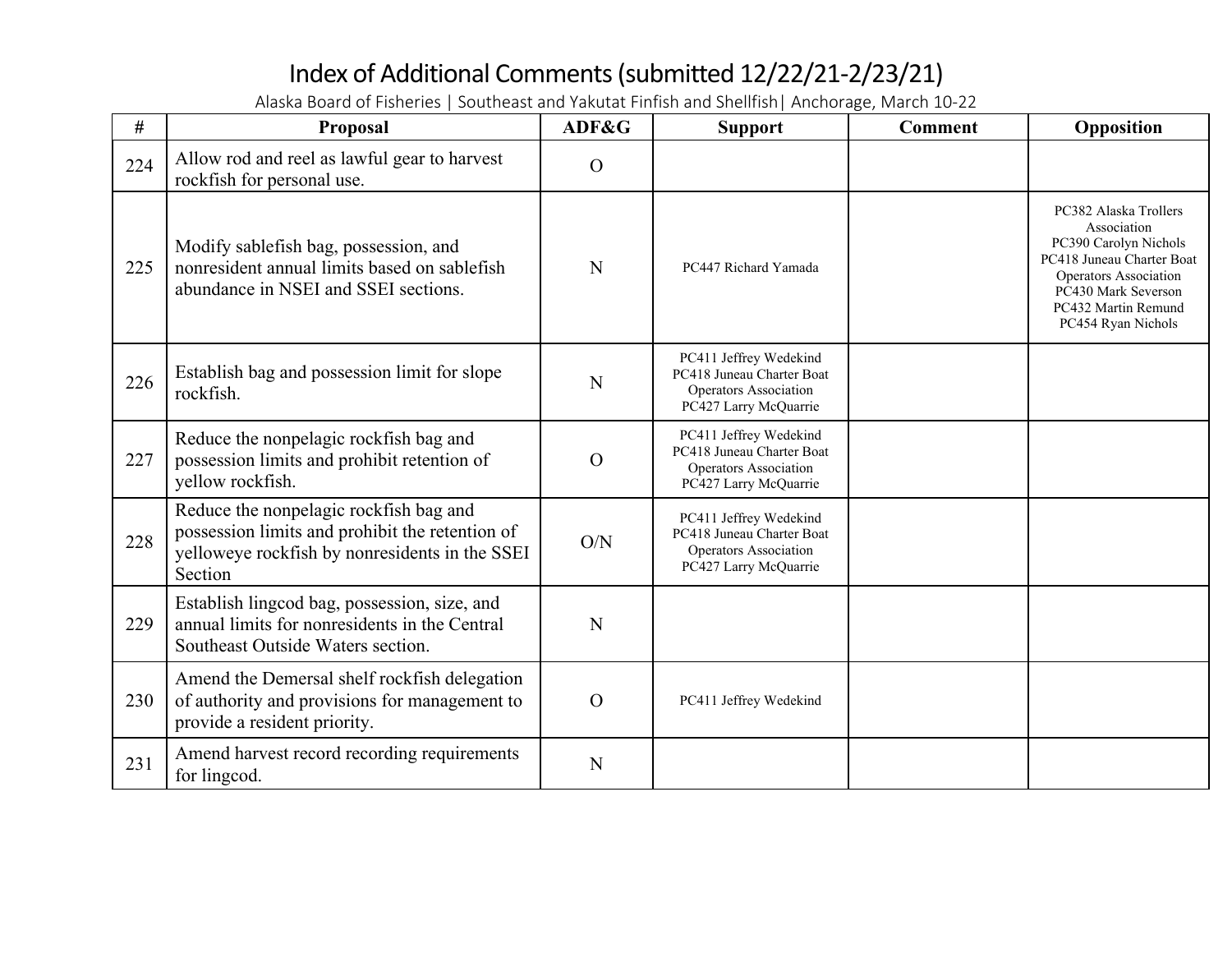| #   | Proposal                                                                                                                                                                   | ADF&G          | <b>Support</b> | <b>Comment</b> | Opposition |  |  |
|-----|----------------------------------------------------------------------------------------------------------------------------------------------------------------------------|----------------|----------------|----------------|------------|--|--|
| 232 | Create a new spiny dogfish pot fishery in<br>Southeast Alaska.                                                                                                             | $\mathcal{O}$  |                |                |            |  |  |
|     | <b>COMMITTEE OF THE WHOLE - GROUP 7: COMMERCIAL AND SPORT CRAB (25</b><br>proposals – Chair Mitchell)                                                                      |                |                |                |            |  |  |
|     | <b>Commercial and Sport Crab (25 Proposals)</b>                                                                                                                            |                |                |                |            |  |  |
| 190 | Amend the Red King Crab Management Plan<br>to include trip limits and equal share quotas<br>when harvestable surplus is below threshold.                                   | O/N            |                |                |            |  |  |
| 191 | Amend the Southeast Alaska Red King Crab<br>Management Plan to base harvestable surplus<br>on historical fishery performance information<br>when surveys are not available | O/N            |                |                |            |  |  |
| 192 | Establish minimum guideline harvest level and<br>guidance on inseason adjustment of guideline<br>harvest levels in the Southeast Alaska golden<br>king crab fishery.       | $\overline{O}$ |                |                |            |  |  |
| 193 | Extend northern boundary of the Southern<br>management area.                                                                                                               | S              |                |                |            |  |  |
| 194 | Remove Glacier Bay from the list of blue king<br>crab fishing areas within Registration Area A.                                                                            | S              |                |                |            |  |  |
| 195 | Extend Tanner crab fishing season in<br>exploratory areas.                                                                                                                 | S/O            |                |                |            |  |  |
| 196 | Reduce the commercial golden king crab pot<br>limit in waters of Registration Area A from 100<br>pots per vessel to 80 pots per vessel.                                    | S              |                |                |            |  |  |
| 197 | Modify Tanner crab harvest strategy definition<br>of core, non-core, and exploratory areas.                                                                                | N/O            |                |                |            |  |  |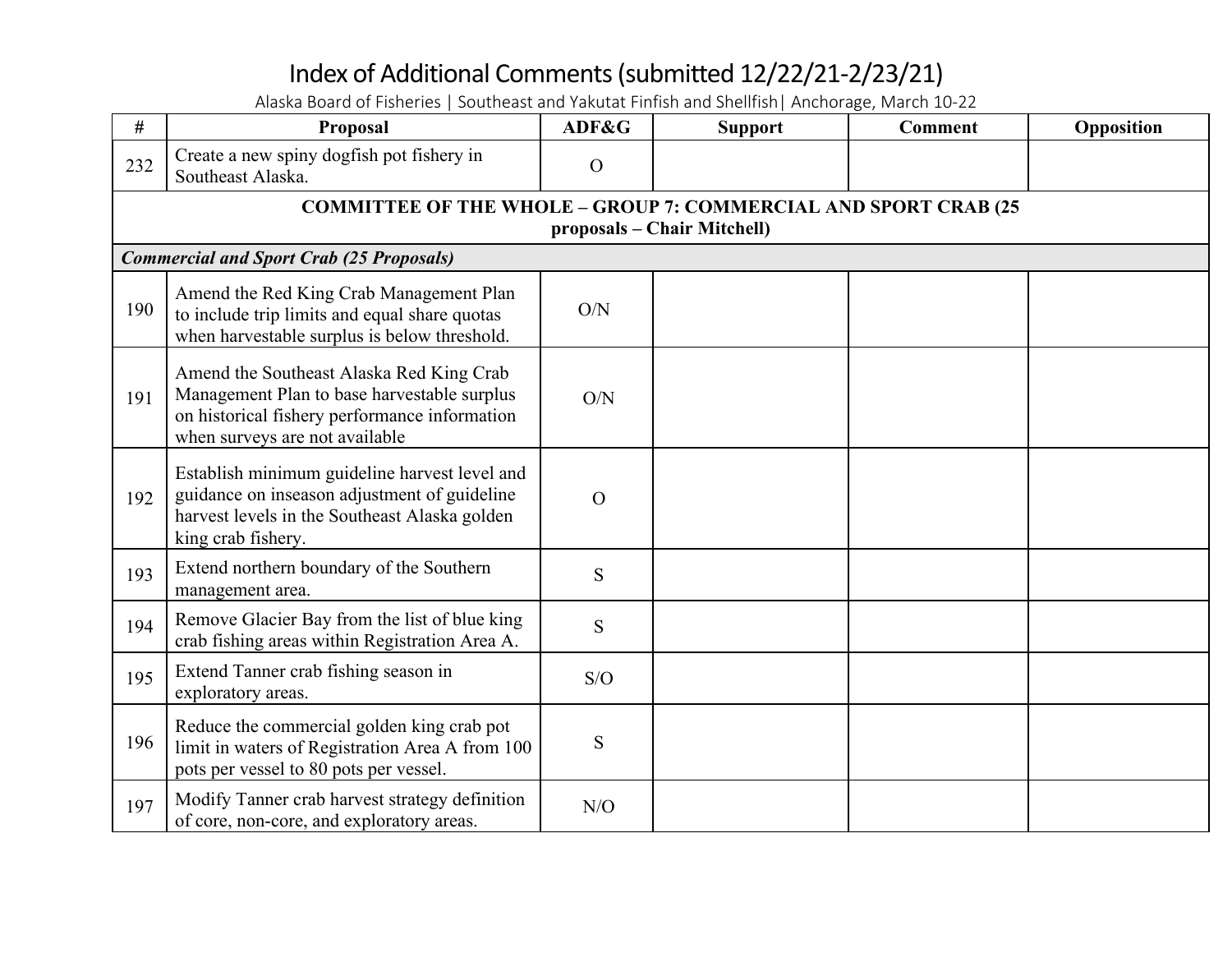| #   | Proposal                                                                                                                                              | ADF&G         | <b>Support</b>                      | <b>Comment</b>                                 | Opposition                                                                            |
|-----|-------------------------------------------------------------------------------------------------------------------------------------------------------|---------------|-------------------------------------|------------------------------------------------|---------------------------------------------------------------------------------------|
| 198 | Establish fixed start date for the Registration<br>Area A commercial Tanner crab fishery.                                                             | $\mathbf O$   |                                     |                                                |                                                                                       |
| 199 | Allow operation of personal use, subsistence,<br>or sport Dungeness crab and shrimp pot gear<br>during the commercial king or Tanner crab<br>fishery. | $\mathbf O$   |                                     |                                                |                                                                                       |
| 200 | Close the Dungeness crab commercial and<br>nonresident sport fisheries in the vicinity of<br>Klawock.                                                 | O/N           |                                     |                                                | PC473 United Fishermen of<br>Alaska                                                   |
| 201 | Expand closed water boundary lines for the<br>Dungeness crab commercial fishery in the<br>Sitka Sound Special Use Area during the<br>summer season.   | O/N           |                                     |                                                | PC473 United Fishermen of<br>Alaska                                                   |
| 202 | Reduce waters closed to Dungeness crab<br>commercial fishing in Tenakee Inlet.                                                                        | S/N           | PC473 United Fishermen of<br>Alaska |                                                |                                                                                       |
| 203 | Repeal closed waters for Dungeness crab<br>commercial fishing in Merrifield Bay and Port<br>Protection.                                               | S/N           | PC473 United Fishermen of<br>Alaska |                                                |                                                                                       |
| 204 | Close the Dungeness crab sport fishery in the<br>vicinity of Coffman Cove.                                                                            | $\mathcal{O}$ |                                     |                                                | PC473 United Fishermen of<br>Alaska<br>PC461 Southeast Alaska<br>Fishermen's Alliance |
| 205 | Close waters in Coffman Cove to commercial<br>fishing for Dungeness crab.                                                                             | O/N           |                                     |                                                | PC473 United Fishermen of<br>Alaska                                                   |
| 206 | Close the Dungeness crab sport fishery in the<br>vicinity of Whale Pass.                                                                              | $\mathcal{O}$ |                                     | PC461 Southeast Alaska<br>Fisherman's Alliance | PC473 United Fishermen of<br>Alaska                                                   |
| 207 | Close waters in Whale Pass to commercial<br>fishing for Dungeness crab.                                                                               | O/N           |                                     |                                                | PC473 United Fishermen of<br>Alaska                                                   |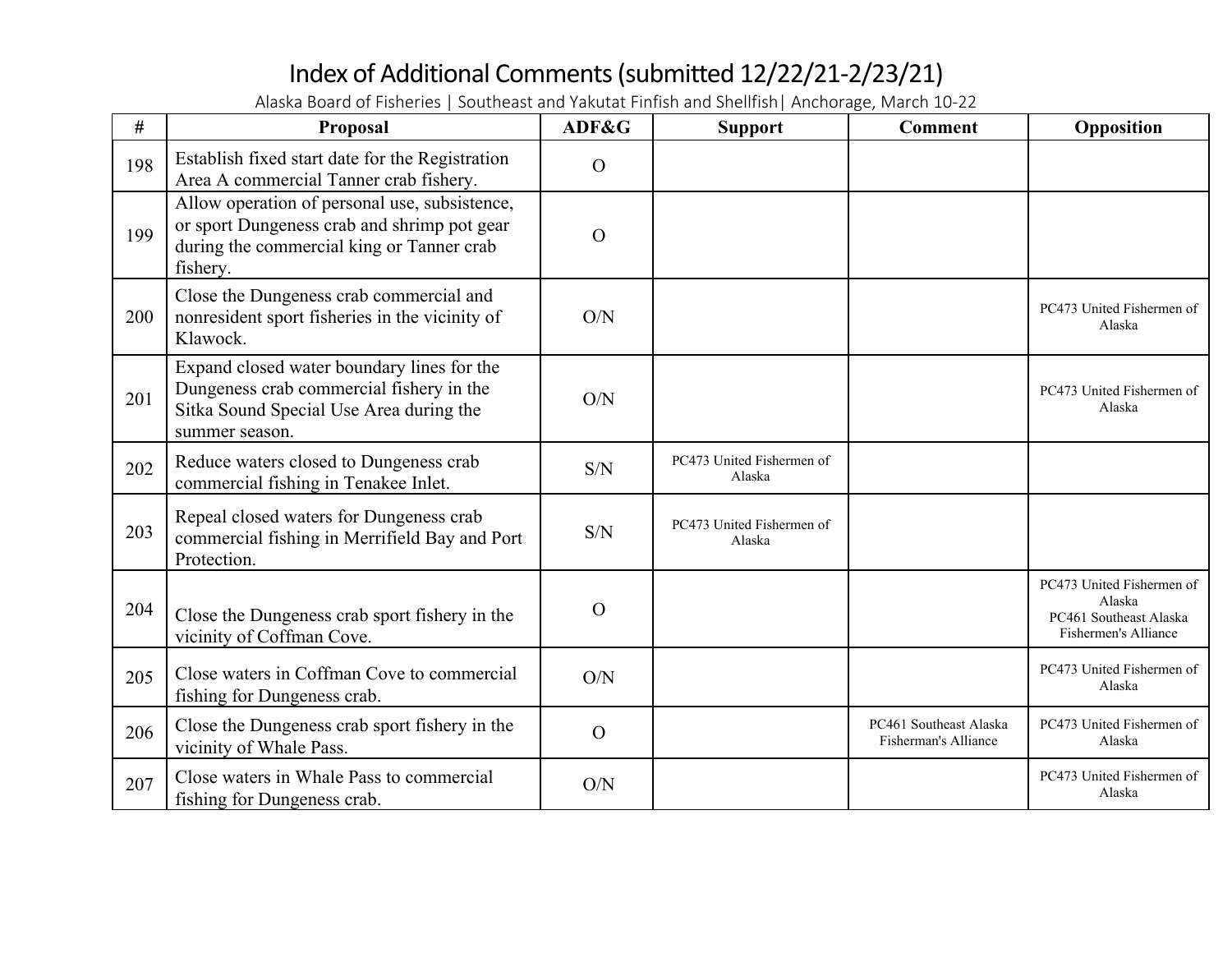| #                                                                                                                                                                                                 | <b>Proposal</b>                                                                                                                                        | ADF&G          | <b>Support</b>                                 | <b>Comment</b>                        | Opposition                                     |
|---------------------------------------------------------------------------------------------------------------------------------------------------------------------------------------------------|--------------------------------------------------------------------------------------------------------------------------------------------------------|----------------|------------------------------------------------|---------------------------------------|------------------------------------------------|
| 208                                                                                                                                                                                               | Close waters in Kasaan Bay to commercial<br>fishing for Dungeness crab.                                                                                | O/N            |                                                |                                       | PC473 United Fishermen of<br>Alaska            |
| 209                                                                                                                                                                                               | Reduce the number of crab pots allowed and<br>the Dungeness crab bag limit for nonresident<br>anglers in District 3.                                   | $\overline{O}$ |                                                |                                       |                                                |
| 210                                                                                                                                                                                               | Establish waters closed to commercial fishing<br>for Dungeness crab in Sukwaan Strait.                                                                 | O/N            |                                                |                                       | PC473 United Fishermen of<br>Alaska            |
| 211                                                                                                                                                                                               | Repeal and amend Dungeness crab fishing<br>season in Sitka Sound Special Use Area.                                                                     | N              | PC473 United Fishermen of<br>Alaska            |                                       |                                                |
| 212                                                                                                                                                                                               | Extend pot storage allowance after fishery<br>closure.                                                                                                 | N              |                                                |                                       |                                                |
| 213                                                                                                                                                                                               | Extend pot storage allowance after fishery<br>closure.                                                                                                 | $\mathbf N$    | PC461 Southeast Alaska<br>Fisherman's Alliance |                                       |                                                |
| 214                                                                                                                                                                                               | Clarify that Dungeness crab pots are circular in<br>shape.                                                                                             | S              |                                                |                                       | PC461 Southeast Alaska<br>Fisherman's Alliance |
| <b>COMMITTEE OF THE WHOLE - GROUP 8: SUBSISTENCE SHELLFISH,</b><br><b>COMMERCIAL AND SPORT SHRIMP, COMMERCIAL AND SPORT OTHER</b><br><b>MISCELLANEOUS SHELLFISH (21 proposals - Chair Payton)</b> |                                                                                                                                                        |                |                                                |                                       |                                                |
|                                                                                                                                                                                                   | <b>Subsistence Shellfish (1 proposal)</b>                                                                                                              |                |                                                |                                       |                                                |
| 170                                                                                                                                                                                               | Establish a positive customary and traditional<br>use finding for shellfish and plants for all<br>intertidal areas of Southeast Alaska and<br>Yakutat. | N              |                                                |                                       |                                                |
|                                                                                                                                                                                                   | <b>Commercial and Sport Shrimp (15 proposals)</b>                                                                                                      |                |                                                |                                       |                                                |
| 171                                                                                                                                                                                               | Change the start of the pot shrimp season from<br>October to after March.                                                                              | S/N            | PC465 Thatcher Brouwer                         | PC379 Alan Reeves<br>PC436 Max Peeler |                                                |
| 172                                                                                                                                                                                               | Change the pot shrimp fishery from a<br>fall/winter season to a spring/summer season.                                                                  | S/N            | PC465 Thatcher Brouwer                         | PC379 Alan Reeves<br>PC436 Max Peeler |                                                |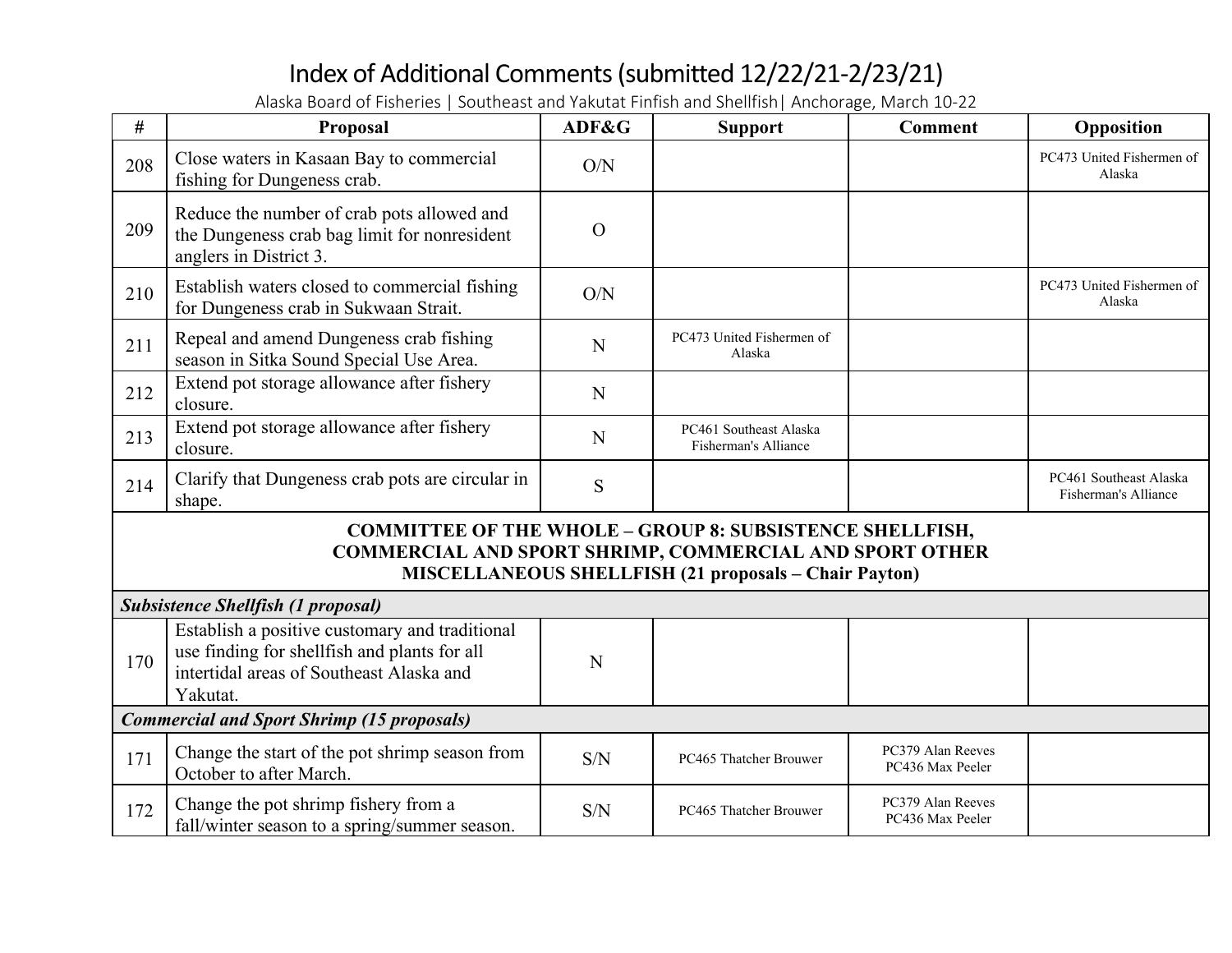| #   | Proposal                                                                                                                                                              | ADF&G          | <b>Support</b>         | <b>Comment</b>                        | Opposition                          |
|-----|-----------------------------------------------------------------------------------------------------------------------------------------------------------------------|----------------|------------------------|---------------------------------------|-------------------------------------|
| 173 | Change the pot shrimp fishery from a<br>fall/winter season to a spring/summer season.                                                                                 | S/N            | PC465 Thatcher Brouwer | PC379 Alan Reeves<br>PC436 Max Peeler |                                     |
| 174 | Change the pot shrimp season in Districts 2 and<br>6 from a fall/winter season to spring/summer<br>season.                                                            | S/N            |                        | PC436 Max Peeler                      |                                     |
| 175 | Limit the number of shrimp pots that may be<br>deployed on a longline to 10.                                                                                          | $\mathbf N$    |                        |                                       |                                     |
| 176 | Reduce the number of shrimp pots that a vessel<br>may fish.                                                                                                           | $\mathbf N$    |                        |                                       |                                     |
| 177 | Establish closed waters in the Hydaburg area of<br>Section 3-A.                                                                                                       | $\mathbf N$    |                        |                                       | PC473 United Fishermen of<br>Alaska |
| 178 | Expand waters closed to commercial pot<br>shrimp fishery in Kasaan Bay.                                                                                               | N              |                        |                                       | PC473 United Fishermen of<br>Alaska |
| 179 | Expand waters closed to commercial pot<br>shrimp fishery in Twelve-Mile Arm                                                                                           | N              |                        |                                       | PC473 United Fishermen of<br>Alaska |
| 241 | Define shrimp.                                                                                                                                                        | $\Omega$       |                        |                                       |                                     |
| 180 | Repeal observer coverage requirement.                                                                                                                                 | $\overline{O}$ |                        |                                       |                                     |
| 181 | Open a directed sidestripe beam trawl fishery<br>in District 8 for remainder of<br>NovemberFebruary season once the directed<br>shrimp beam trawl fishery has closed. | $\Omega$       |                        |                                       |                                     |
| 182 | Divide the District 15 GHR into two fishing<br>areas with distinct GHRs for the new areas.                                                                            | S              |                        |                                       |                                     |
| 183 | Establish tunnel eye size requirements for<br>ridged mesh shrimp pots in the personal use<br>and sport fisheries.                                                     | $\Omega$       |                        |                                       |                                     |